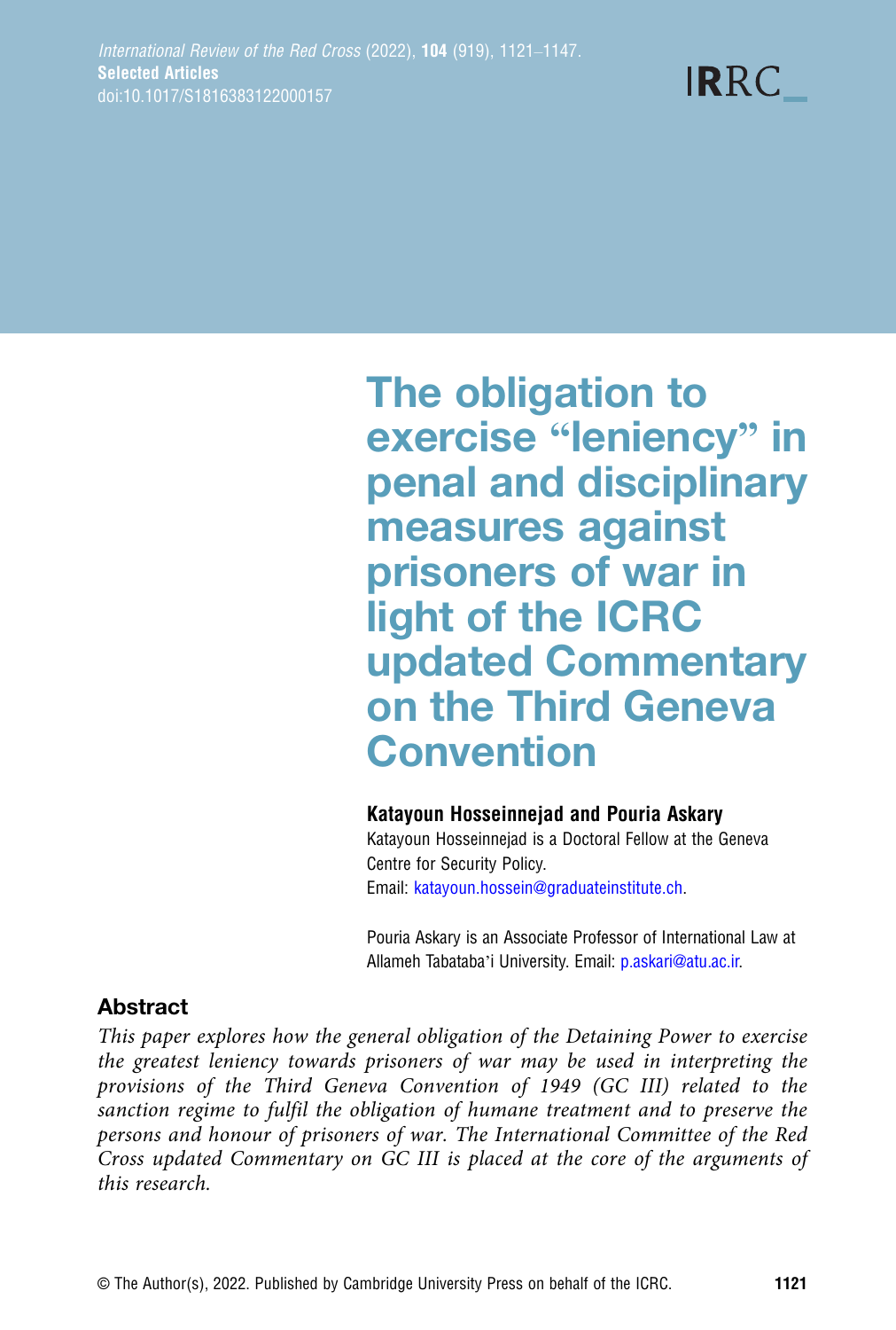Keywords: detaining power, disciplinary sanctions, humanity, leniency, penal punishments, prisoners of war.

r r r r r r r

# Introduction

Leniency derives from the Latin verb lenire, denoting to softening the pain and stress.1 Historically, this word was often connected with the term clemency as, for example, Lucius Annaeus Seneca the Younger, the Roman philosopher, defined clementia as "the leniency of the more powerful party toward the weaker in the matter of setting penalties".<sup>2</sup> The concept of clemency, associated with the attitudes of mercy and gentleness, "functioned primarily in military contexts, displayed on the battlefield by a Roman general toward a defected foreign enemy, or as a political tool used by royalty in the discretionary administration of justice".<sup>3</sup>

In the sphere of modern-day criminal law, the concept of leniency is still alive and the subject of debate. In using this term, criminal lawyers aim to distinguish between

crime treatment which, on the one hand, is based upon sentiment, emotion, and perhaps personal relationships existing between the offender and the person who deals with him, and on the other hand, treatment which is based upon considerations of the protection of society, the rehabilitation of the offender, his preparation for release and eventual reintegration into the social group as a self-supporting, self-respecting individual.4

In the context of international humanitarian law (IHL), the term leniency first appeared in Article 52 of the 1929 Convention Relative to the Treatment of Prisoners of War (1929 Convention),<sup>5</sup> in particular in connection with facts related to "escape or attempted escape". With the adoption of Article 83 of the Third Geneva Convention of 1949 (GC III),<sup>6</sup> the obligation to exercise the

<sup>1</sup> Merriam-Webster, "Lenient", in Merriam-Webster.com Dictionary, available at: [https://www.merriam](https://www.merriam-webster.com/dictionary/lenient)[webster.com/dictionary/lenient](https://www.merriam-webster.com/dictionary/lenient) (all internet references were accessed in March 2022).

<sup>2</sup> Lucius Annaeus Seneca, Of Clemency (De Clementia), at 2.3.1., cited in Susanna Morton Braund, "The Anger of Tyrants and the Forgiveness of Kings", in Charles L. Griswold and David Konstan (eds), Ancient Forgiveness: Classical, Judaic, and Christian, Cambridge University Press, Cambridge, 2012, p. 89.

<sup>3</sup> Jennifer M. Sandoval, A Psychological Inquiry into the Meaning and Concept of Forgiveness, Routledge, Abingdon, 2017, p. 28.

<sup>4</sup> Justin Miller, "Philosophy of Leniency in Crime Treatment", Journal of Criminal Law and Criminology, Vol. 32, No. 4, 1942, p. 389. See, also, Göran Duus-Otterström, "Why Retributivists Should Endorse Leniency in Punishment", Law and Philosophy, Vol. 32, No. 4, 2013.

<sup>5</sup> Convention Relative to the Treatment of Prisoners of War, Geneva, 27 July 1929, 118 LNTS 343 (entered into force 19 June 1931) (1929 Convention).

<sup>6</sup> Geneva Convention (III) Relative to the Treatment of Prisoners of War of 12 August 1949, 75 UNTS 135 (entered into force 21 October 1950) (GC III).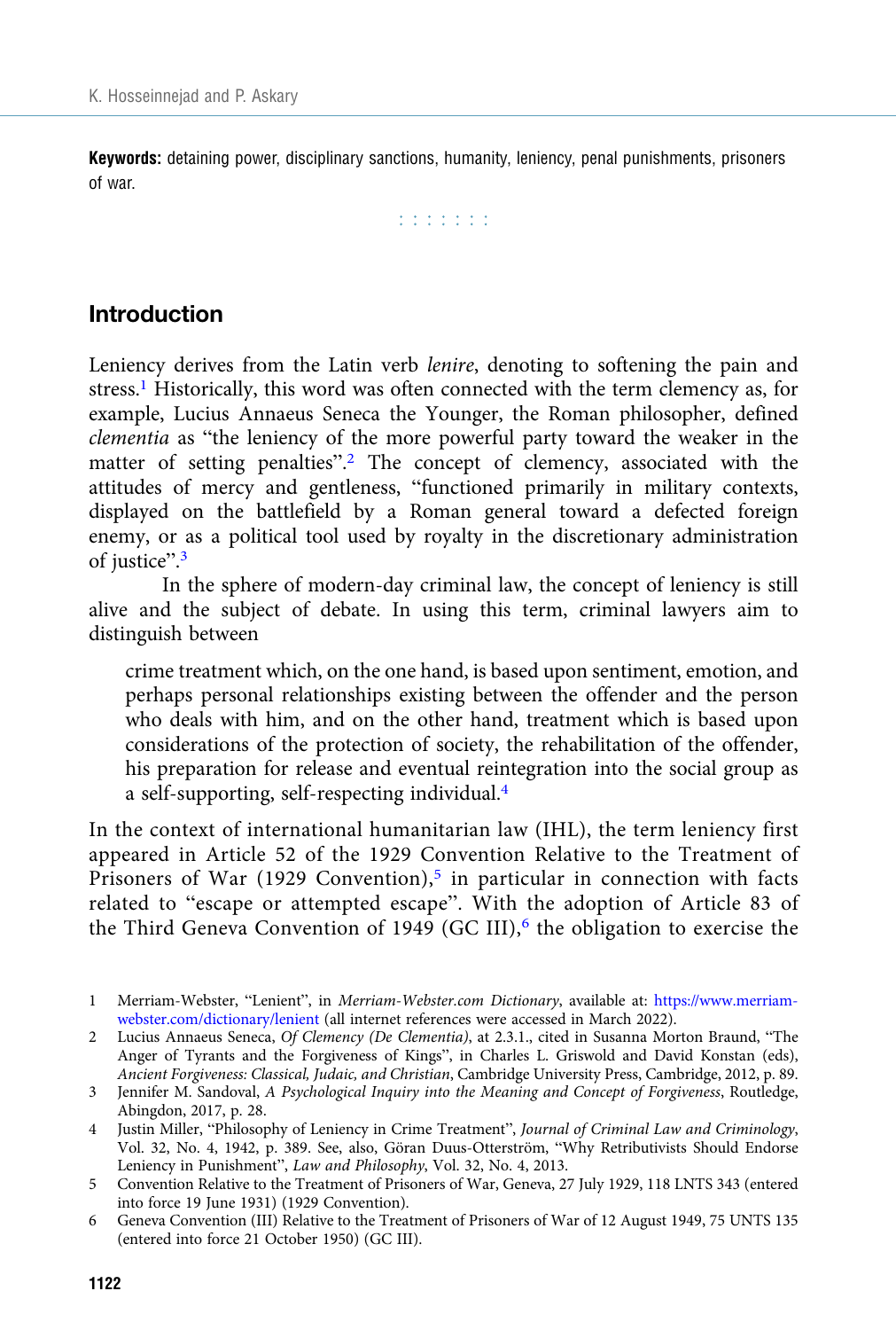greatest leniency towards prisoners of war (PoWs) in regards to penal and disciplinary measures against them was reinforced.<sup>7</sup> Article 83, the second article of Chapter III on penal and disciplinary sanctions, provides that "[i]n deciding whether proceedings in respect of an offence alleged to have been committed by a prisoner of war shall be judicial or disciplinary, the Detaining Power shall ensure that the competent authorities exercise the greatest leniency and adopt, wherever possible, disciplinary rather than judicial measures". Chapter III of the Convention, in addition to general rules that are applicable to any kind of proceedings, consists of specific rules regulating disciplinary procedures and sanctions, on the one hand, and those rules regulating penal proceedings and punishments, on the other hand.

As will be discussed in this paper, the drafters of GC III intentionally included the obligation to exercise leniency in a distinct article at the beginning of the Chapter on penal and disciplinary measures and emphasized that it "should apply to the whole Chapter". <sup>8</sup> As the history of the negotiations demonstrates,<sup>9</sup> the drafters sought that the authorities or the courts of the Detaining Power apply the leniency considerations prior to the institution of any disciplinary or judicial proceedings against a PoW until its end which includes all the stages of pre-trial, trial and post-trial of PoWs, as reflected in Chapter III. This attitude, per se, reiterates that contrary to the mainstream approach among criminal lawyers,<sup>10</sup> the authors of GC III, as will be discussed in the "Historical background" part below, did not restrict the application of leniency merely to the consideration of the severity of punishments.

The obligation to exercise the greatest leniency towards PoWs brings into play considerations of humanity, morality and conscience in the treatment of PoWs. In this way, it may resemble, to some extent, the Martens clause which, by reference to laws of humanity and the requirements of the public conscience, bridges the gap between positive norms of international law relating to armed conflicts and natural law.11 This resemblance, however, does not mean that the lack of leniency equals automatically inhumane treatment.

<sup>7</sup> It is noteworthy that Article 121 of the Fourth Geneva Convention also provides that: "The Parties to the conflict shall ensure that the competent authorities exercise leniency in deciding whether punishment inflicted for an offence shall be of a disciplinary or judicial nature, especially in respect of acts committed in connection with an escape, whether successful or not." Geneva Convention (IV) Relative to the Protection of Civilian Persons in Time of War of 12 August 1949, 75 UNTS 287 (entered into force 21 October 1950).

<sup>8</sup> Final Record of the Diplomatic Conference of Geneva of 1949, Federal Political Department, Bern (1949 Diplomatic Conference), Vol. II-A, p. 304.

<sup>9</sup> See the "Historical background" part below.

<sup>10</sup> See, for example, Nigel Walker, Aggravation, Mitigation and Mercy in English Criminal Justice, Blackstone Press, London, 1999, in particular pp. 219–30 where the author makes the distinction between mercy and leniency.

<sup>11</sup> Rupert Ticehurst, "The Martens Clause and the Laws of Armed Conflict", International Review of the Red Cross, Vol. 37, No. 317, 1997, p. 133.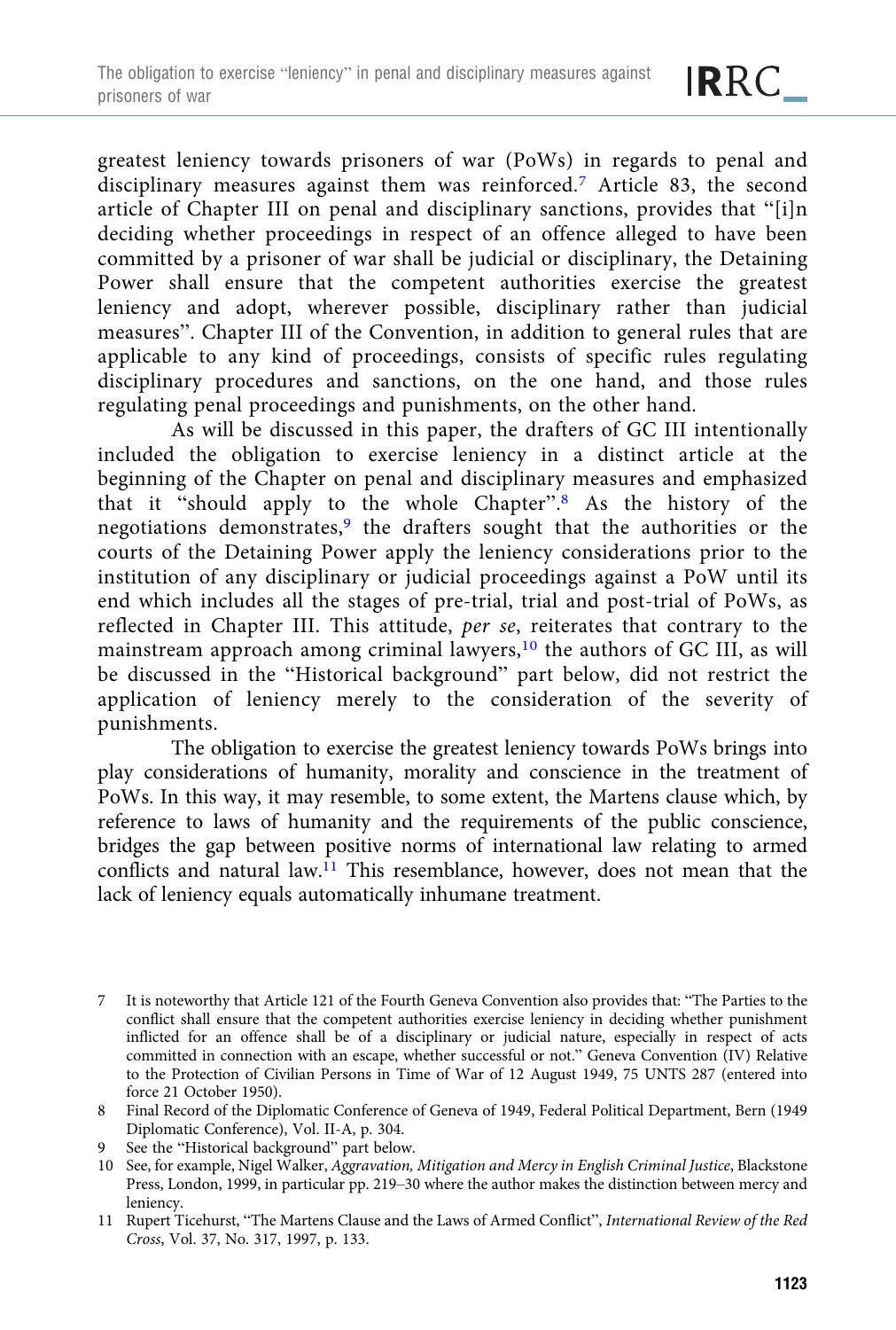The obligation to exercise leniency toward PoWs does not necessarily result in predetermined answers; rather, it is an appeal to the Detaining Power as a sovereign State to treat PoWs less severely, by contemplating the fact that PoWs are in its hand because they honoured the same ethos as the Detaining Power's members of armed forces: upholding their duty of allegiance. It is for this reason that Article 87(2) states clearly that:

[w]hen fixing the penalty, the courts or authorities of the Detaining Power shall take into consideration, to the widest extent possible, the fact that the accused, not being a national of the Detaining Power, is not bound to it by any duty of allegiance, and that he is in its power as the result of circumstances independent of his own will …

Contrary to the principle of humanity and the Martens clause, the nature and scope of which are vastly discussed in the legal literature,<sup>12</sup> the obligation to exercise leniency did not generate any debate in the IHL domain. Even the 1960 International Committee of the Red Cross (ICRC) Commentary, which linked leniency to the "considerations of the 'honourable motives' which prompted the prisoner of war to act"<sup>13</sup> did not discuss the peculiarities of the implementation of leniency to the whole of Chapter III. Consequently, in interpreting Article 87(2) which provides the list of extenuating circumstances that should be considered in fixing the penalties against PoWs, the 1960 Commentary does not ascribe any independent place for "leniency".<sup>14</sup> However, the ICRC updated Commentary on GC III (Commentary),<sup>15</sup> based on general practice,<sup>16</sup> and following the developments of international law, has brought the humanitarian considerations including the concepts of leniency and clemency, wherever possible, to the heart of its interpretations of the GC III provisions with respect to penal and disciplinary sanctions. On this basis, the Commentary on Article 87(2) emphasizes that considerations mentioned in this Article do not replace rather "complement the rule contained in Article 83 ...".<sup>17</sup> The Commentary furthermore states that Article 87 encourages detaining authorities "to exhibit as

- 13 Jean Pictet (ed.), Commentary on the Geneva Conventions of 12 August 1949, Vol. 3: Geneva Convention Relative to the Treatment of Prisoners of War, ICRC, Geneva, 1960 (1960 Commentary), commentary on Art. 83, p. 410.
- 14 Ibid., commentary on Art. 87, pp. 430–1. These elements under Article 87 are "the absence of any duty of allegiance, and the fact that the prisoner is in the hands of the Detaining Power as the result of circumstances independent of his own will".
- 15 ICRC, Commentary on the Third Geneva Convention: Convention (III) relative to the Treatment of Prisoners of War (Commentaries on the 1949 Geneva Conventions). Cambridge University Press, Cambridge, 2021 (Commentary).
- 16 Jemma Arman, Jean-Marie Henckaerts, Heleen Hiemstra and Kvitoslava Krotiuk, "The Updated ICRC Commentary on the Third Geneva Convention: A New Tool to Protect Prisoners of War in the Twenty-First Century", International Review of the Red Cross, Vol. 102, No. 913, 2020, p. 391.
- 17 Commentary, above note 15, on Art. 87, paras 3662 and 3682.

<sup>12</sup> See, for example, Vladimir V. Pustogarov, "The Martens Clause in International Law", Journal of the History of International Law, Vol. 1, No. 2, 1999; Theodor Meron, "The Martens Clause, Principles of Humanity, and Dictates of Public Conscience", American Journal of International Law, Vol. 94, No. 1, 2000.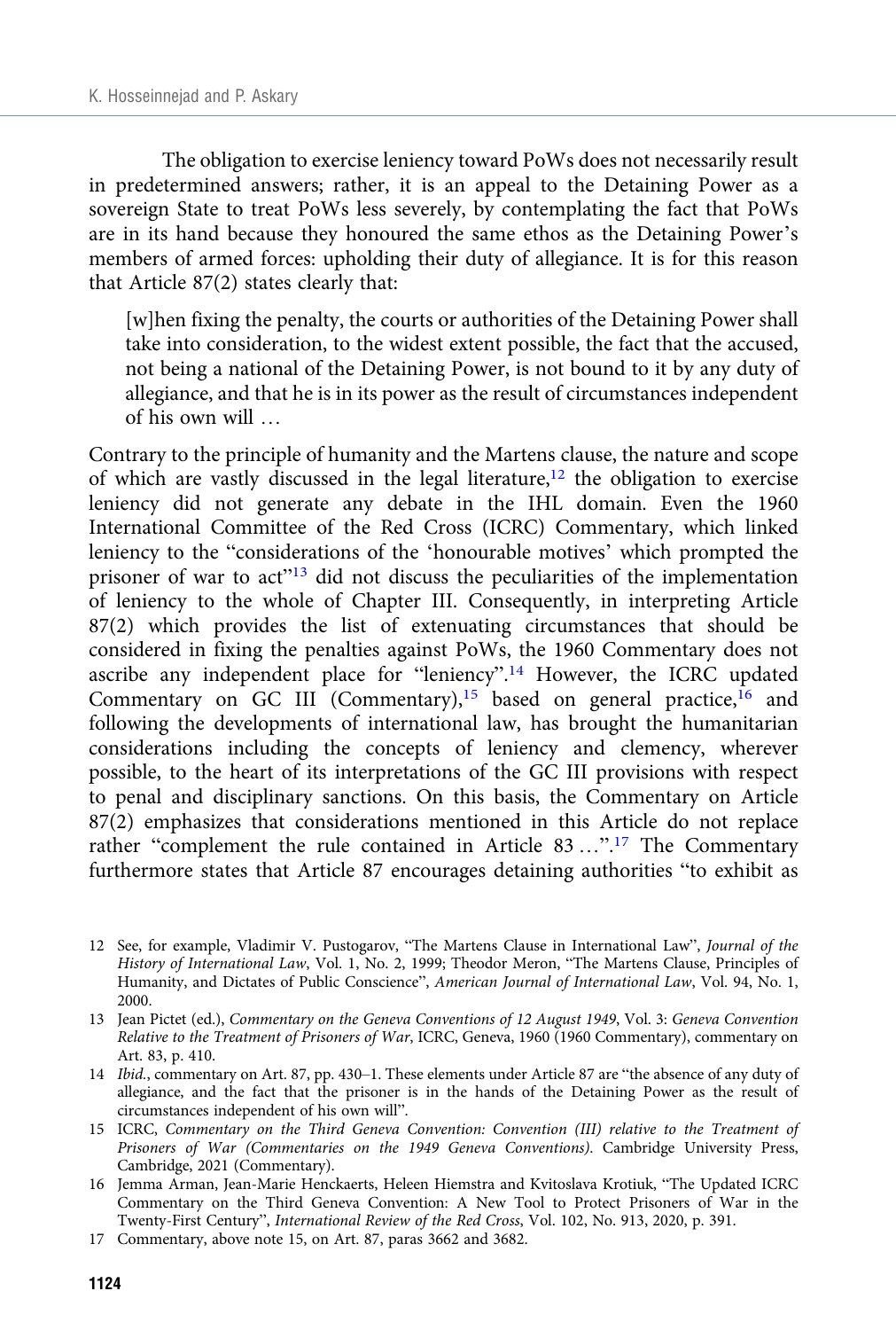much leniency as possible in determining the penalty because of the special circumstances in which prisoners of war find themselves". 18

With reference to the application of the leniency considerations to the whole provisions of Chapter III of GC III, this paper indulges in the obligation of exercising leniency regarding the laws and procedures that are applicable to disciplinary and judicial processes as well as fixing and enforcing sanctions against PoWs. In doing this, it first examines the origin of this rule based on the preparatory works of GC III. Subsequently, the paper develops its arguments about the effects of leniency considerations in each and every disciplinary or penal measure taken against PoWs by the Detaining Power. Moreover, it will be shown that the leniency considerations, as an appeal to the Detaining Power to treat PoWs less severely, has the potential to influence the interpretation of some other obligations under GC III. The ICRC updated Commentary on GC III, which expressly discusses leniency considerations as an independent obligation of conduct,<sup>19</sup> is placed at the core of the arguments of this research.

# Historical background

The experience of the First World War revealed the deep inadequacy of the Hague Conventions<sup>20</sup> in protecting PoWs in respect of punishments they might face.<sup>21</sup> As discussed by Wylie and Cameron, "the scale, duration and intensity of wartime captivity after 1914 gave rise to a conceptual shift in the way PoWs were perceived, transforming their status … to 'humanitarian subjects', whose treatment was based on an understanding of their humanitarian needs and rights".<sup>22</sup> As a result, a great number of bilateral agreements on the subject were drafted by the opposing belligerents and entered into force in 1918 to compensate for these shortcomings.<sup>23</sup>

These agreements constituted the first international efforts to regulate the treatment of  $PoWs<sup>24</sup>$  by confirming the existing approach of dividing offences

<sup>18</sup> Ibid., para. 3662.

<sup>19</sup> Ibid., commentary on Art. 83, para. 3588.

<sup>20</sup> Convention (II) with Respect to the Laws and Customs of War on Land and its Annex: Regulations Concerning the Laws and Customs of War on Land. The Hague, 29 July 1899 (entered into force 4 September 1900); and Regulation of Hague Convention (IV) Respecting the Laws and Customs of War on Land and Its Annex: Regulations Concerning the Laws and Customs of War on Land. The Hague, 18 October 1907 (entered into force 26 January 1910), (Hague Conventions).

<sup>21</sup> Howard S. Levie, "Penal Sanctions for Maltreatment of Prisoners of War", American Journal of International Law, Vol. 56, No. 2, 1962, p. 437.

<sup>22</sup> Neville Wylie and Lindsey Cameron, "The Impact of World War I on the Law Governing the Treatment of Prisoners of War and the Making of a Humanitarian Subject", European Journal of International Law, Vol. 29, No. 4, 2018, p. 1327.

<sup>23</sup> Howard S. Levie, "Enforcing the Third Geneva Convention on the Humanitarian Treatment of Prisoners of War", United States Air Force Academy Journal of Legal Studies, Vol. 7, No. 37, 1997, p. 459. Available at: <https://digital-commons.usnwc.edu/cgi/viewcontent.cgi?article=1475&context=ils>.

<sup>24</sup> Le code du prisonnier de guerre. Rapport présenté par le Comité international à la X<sup>me</sup> Conférence, Revue Internationale de la Croix-Rouge et Bulletin, No. 26, 1921, p. 104.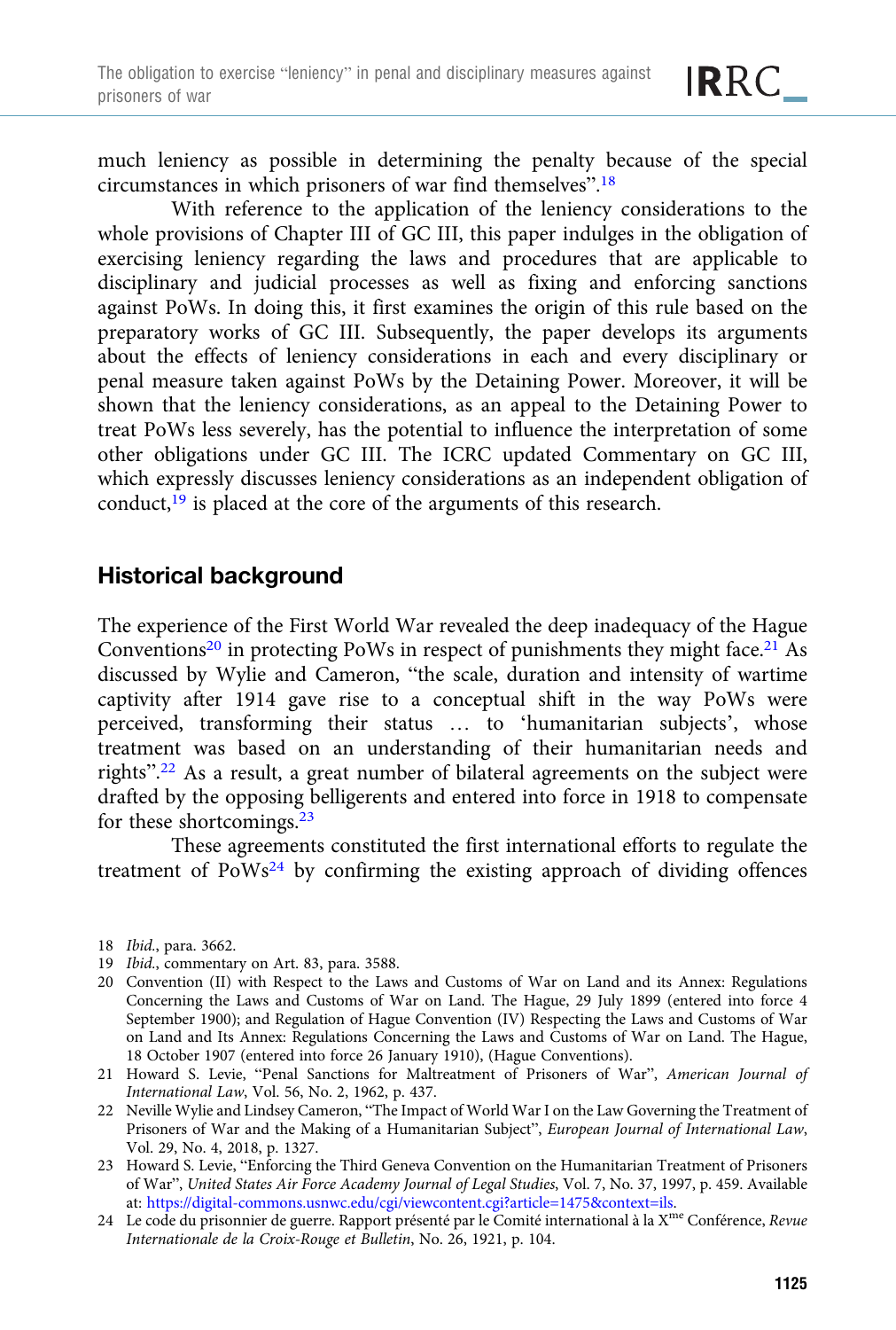that PoWs might commit<sup>25</sup> into two categories: disciplinary and criminal offences.<sup>26</sup> They also prohibited collective punishment, $27$  and the use of cruel and unusual punishments against PoWs.28 These agreements, while aiming to provide more protection for PoWs, were proved to be inadequate, first and foremost, because these agreements came into existence almost at the end of the war, $29$  when atrocities had already been committed. Besides, they were based, using the words of the ICRC, on the principle of reciprocity than the principle of justice since the belligerents aimed to secure their own advantages rather than to serve the cause of humanity.<sup>30</sup>

Considering these experiences, the 10th International Red Cross Conference of 1921 decided to address the insufficiency of the existing international conventions to afford the PoWs the necessary protection.<sup>31</sup> For this purpose, the Conference proposed sixteen main principles regarding the treatment of PoWs.32 These principles were aimed to serve, among others, as the basis for an international code that would govern the judicial and disciplinary measures applicable to PoWs.33 Among these principles, the Conference, emphasizing that the PoWs are entitled to all considerations that are due to every human being, stressed the general principle that any treatment of PoWs should be free of any hostility, and no restriction should be imposed on them unless it was absolutely necessary.<sup>34</sup>

The ICRC, based on Resolution XV of the Conference,<sup>35</sup> established the socalled "Diplomatic Commission", composed of five members to draft a convention.<sup>36</sup> This commission based its work mainly on the principles approved

- 25 The first international announcement of such a distinction can be found in Article 28 of the Project of an International Declaration Concerning the Laws and Customs of War of 27 August 1874 expressing that "Prisoners of war are subject to the laws and regulations in force in the army in whose power they are. Arms may be used, after summoning, against a prisoner of war attempting to escape. If recaptured he is liable to disciplinary punishment or subject to a stricter surveillance." "Project of an International Declaration concerning the Laws and Customs of War, Brussels, 27 August 1874", in Dietrich Schindler and Jiri Toman, The Laws of Armed Conflicts, Martinus Nijhoff Publishers, Dordrecht, 1988, pp. 22–34.
- 26 William Evans Sherlock Flory, Prisoners of War: A Study in the Development of International Law, American Council on Public Affairs, Washington, DC, 1942, p. 91.
- 27 See, for example, Article XLIX of the Agreement between the British and German Governments Concerning Combatant Prisoners of War and Civilians (The Hague, 14 July 1918), and Article 84 of the Agreement between the United States of America and Germany Concerning Prisoners of War, Sanitary Personnel, and Civilians (Berne, 11 November 1918), in Howard S. Levie, "Documents on Prisoners of War", International Law Studies, Vol. 60, pp. 110 and 131, respectively.
- 28 Agreement between the United States of America and Germany, Ibid., Arts 74–5, pp. 128–9.
- 29 Le code du prisonnier de guerre, above note 24, p. 104.
- 30 Ibid., p. 105.
- 31 Compte Rendu, Dixième Conférence Internationale de la Croix Rouge, Geneva, 30 March to 7 April 1921, p. 12.
- 32 These principles were enumerated in Resolution XV, No. 1 adopted by the 10th Conference. Ibid., pp. 218–20.
- 33 The relevant part of Resolution XV, No. 1 reads as follows: "Un code international de mesures disciplinaires et pénales à appliquer aux prisonniers de guerre fera partie intégrante de cette Convention." Ibid., p. 218.
- 34 Resolution XV, No. 1, para. 3. Ibid.
- 35 Resolution XV, No. 2, ibid., pp. 220–1.
- 36 The names of the members are M. le Dr Ferrière, président, MM. P. Des Gouttes, Edmond Boissier, P. Logoz and G. Werner. Rapport sur la réalisation de la résolution XV de la Xème Conférence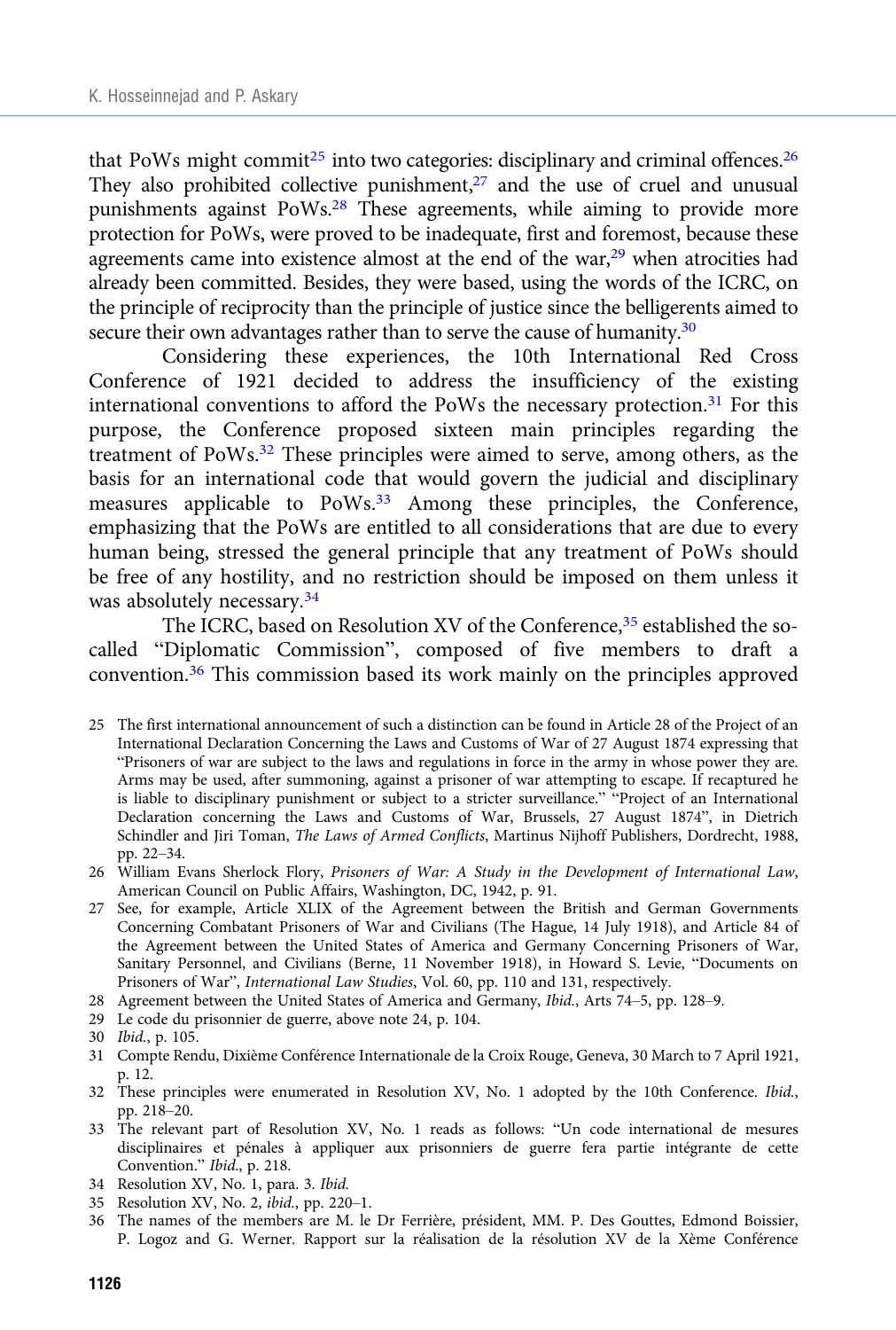at the 10th Conference, Hague Convention IV, and the agreements that were signed between belligerent powers during the First World War.<sup>37</sup> The draft convention, consisting of 103 articles, was submitted for review to the 11th International Red Cross Conference.38 In this draft, one chapter was devoted to the code of penal and disciplinary measures as requested by the 10th Conference, consisting of twenty-five articles. According to the ICRC, these provisions reflected the general principle that PoWs are subject to the laws, regulations and orders of the

IRRC\_

Detaining Power, and set limits on judicial and disciplinary measures by, for example, limiting the duration of disciplinary confinement,<sup>39</sup> prescribing PoWs' defence rights, and providing for a special procedure in the issuance of the death sentence.<sup>40</sup> At the same time, two other works to develop international rules on treating PoWs were underway: one by the International Law Association<sup>41</sup> and the other by the Russian Red Cross.<sup>42</sup> These three works, which were developed independently, provided similar solutions for almost all the questions.<sup>43</sup> Yet, reference to the notion of exercising the greatest leniency was only mentioned in the draft articles prepared by the ICRC. The ICRC draft Article 49, which was later adopted as Article 52 of the 1929 Convention, had two paragraphs: the first requiring belligerents to consider the greatest leniency in determining whether an offence committed by a PoW should be punished disciplinarily or judicially, and the second, listing a few offences that should be faced only with disciplinary measures, such as minor disobedience, refusing to work without a legitimate reason, violating camp discipline and minor property offences.44

The Proceedings of the 1929 Conference reveal that the delegates had no reservation or comment in regard to the inclusion of leniency in treating PoWs. The discussion, rather, was about the second paragraph, listing offences entailing

internationale de la Croix-Rouge, suivi d'un Avant-projet de Convention relative au traitement des prisonniers de guerre (ICRC Report to 11th Red Cross Conference), p. 2.

37 These agreements include agreement between Turkey, Britain and France of 28 December 1917 and 23 March 1918; France and Germany of 26 April 1918; Austria and Serbia of 1 June 1918; Germany and Great Britain of 14 July 1918; Austria–Hungry and Italy of 21 September 1918, and Germany and the United States of 11 November 1918. Ibid., p. 3.

- 39 Ibid., p. 11.
- 40 Ibid., p. 12.
- 41 The International Law Association in its 30th Conference, held in the Hague in 1921, adopted twentythree articles as its proposal for international regulations on treatment of PoWs. See Reglements internationaux proposes par l'lnternational Law Association pour le traitement des prisonniers de guerre, in Théodore Aubert, "La XXX<sup>me</sup> Conférence de l'International Law Association", Revue International de la Croix-Rouge, Vol. 3, No. 35, 1921, pp. 1087–93.
- 42 This code was presented to the 11th International Conference. The code provided eight principles including the obligation to treat PoWs with human dignity; see Société Russe de la Croix-Rouge, "Rapport sur l'activité de la Société Russe de la Croix-Rouge du 1er août 1922 au 1er août 1923", pp. 10–11, available at: [https://library.icrc.org/library/docs/CI/CI\\_1923\\_043\\_FRE\\_050\\_RU\\_Ra.pdf](https://library.icrc.org/library/docs/CI/CI_1923_043_FRE_050_RU_Ra.pdf).
- 43 ICRC Report to 11th Red Cross Conference, above note 36, p. 4.
- 44 Art. 49. "Les belligérants veilleront à ce que les Autorités compétentes usent de la plus grande indulgence dans l'appréciation de la question de savoir si une infraction commise par un prisonnier de guerre doit être punie disciplinairement ou judiciairement. Ne seront, en particulier, passibles que de peines disciplinaires les prisonniers coupables d'insubordination légère, de refus de travailler sans motif légitime, de contraventions à la discipline du camp et de délits de peu de gravité contre la propriété." Ibid., p. 27.

<sup>38</sup> Ibid., p. 2.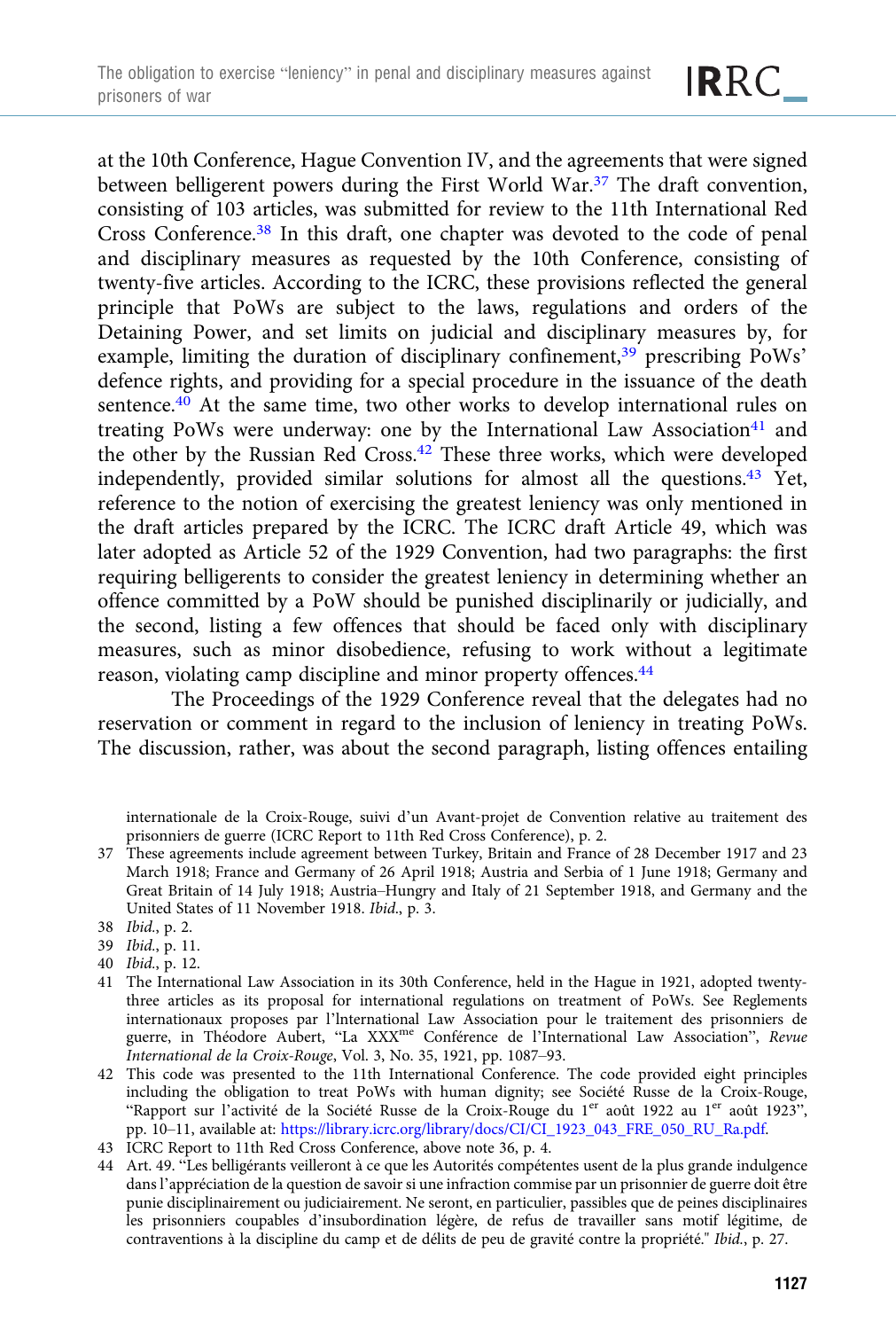only disciplinary measures.45 In this regard, the delegation of Germany proposed to replace the second part of the draft provision with the following "[t]his will in particular be the case in the assessment of the facts which accompanied an escape", while the delegation of Belgium proposed a third new paragraph that for the same act, no cumulative of penal and disciplinary measure can be applied.<sup>46</sup> This third paragraph was replaced later with the principle of non bis in idem,<sup>47</sup> which in the view of the delegates constituted a guarantee in the favour of PoWs.48 With these changes, Article 52 was adopted by the Conference as follows:

Belligerents shall ensure that the competent authorities exercise the greatest leniency in considering the question whether an offence committed by a prisoner of war should be punished by disciplinary or by judicial measure.

This provision shall be observed in particular in appraising facts in connexion with escape or attempted escape.

A prisoner shall not be punished more than once for the same act or on the same charge.

During the Second World War, the 1929 Convention, "in spite of its imperfections, ... acted as a deterrent on abuses and laid down an average treatment for prisoners of war which seems better, than that meted out to them during the War of 1914–1918".<sup>49</sup> However, from thirty-five million military personnel in enemy hands between 1939 and 1945, approximately five million lost their lives by atrocities committed, $50$ which demonstrated the need to strengthen the protection afforded to PoWs. In light of this, efforts were made to supplement the principles and rules laid down in the 1929 Convention.<sup>51</sup>

For the revision of provisions on penal and disciplinary measures of the 1929 Convention, a special commission was formed under the 1949 Diplomatic Conference composed of delegates from the United States of America, France, the

<sup>45</sup> Actes de la Conférence diplomatique convoquée par le Conseil fédéral suisse pour la révision de la Convention du 6 juillet 1906 pour l'amélioration du sort des blessés et malades dans les armées en campagne et pour l'élaboration d'une convention relative au traitement des prisonniers de guerre et réunie à Genève du 1<sup>er</sup> au 27 juillet 1929, C. Deuxième commission (Code des prisonniers de guerre): séances 6, p. 491.

<sup>46</sup> Premier sous-commission (juridique et pénale) de la Deuxième commission (Code des prisonniers de guerre), séance du lundi 8 juillet à 16h.30, ibid., pp. 24 and 27.

guerre), seam<br>47 *Ibid.*, p. 491.

<sup>48</sup> Ibid.

<sup>49</sup> Conférence préliminaire des Sociétés nationales de la Croix-Rouge pour l'étude des Conventions et de divers problèmes ayant trait à la Croix-Rouge, Genève, 26 juillet au 3 août 1946 : documentation fournie par le Comité international de la Croix-Rouge, Vol. II. Convention Relative to Prisoners of War, ICRC, 1946, p. 2.

<sup>50</sup> S. P. MacKenzie, "The Treatment of Prisoners of War in World War II", Journal of Modern History, Vol. 66, No. 3, 1994, p. 487. MacKenzie explains that during the war the treatment of the PoWs, depending on the nationality of both captive and captor and the period of the war, could range from strict adherence to the terms of the 1929 Convention to severe brutality such as subjecting the Black colonial troops from Senegal captured in 1940 to spurious medical research into racial differences. Ibid., p. 504.

<sup>51</sup> Conférence préliminaire des Sociétés nationales de la Croix-Rouge, above note 49, p. 2.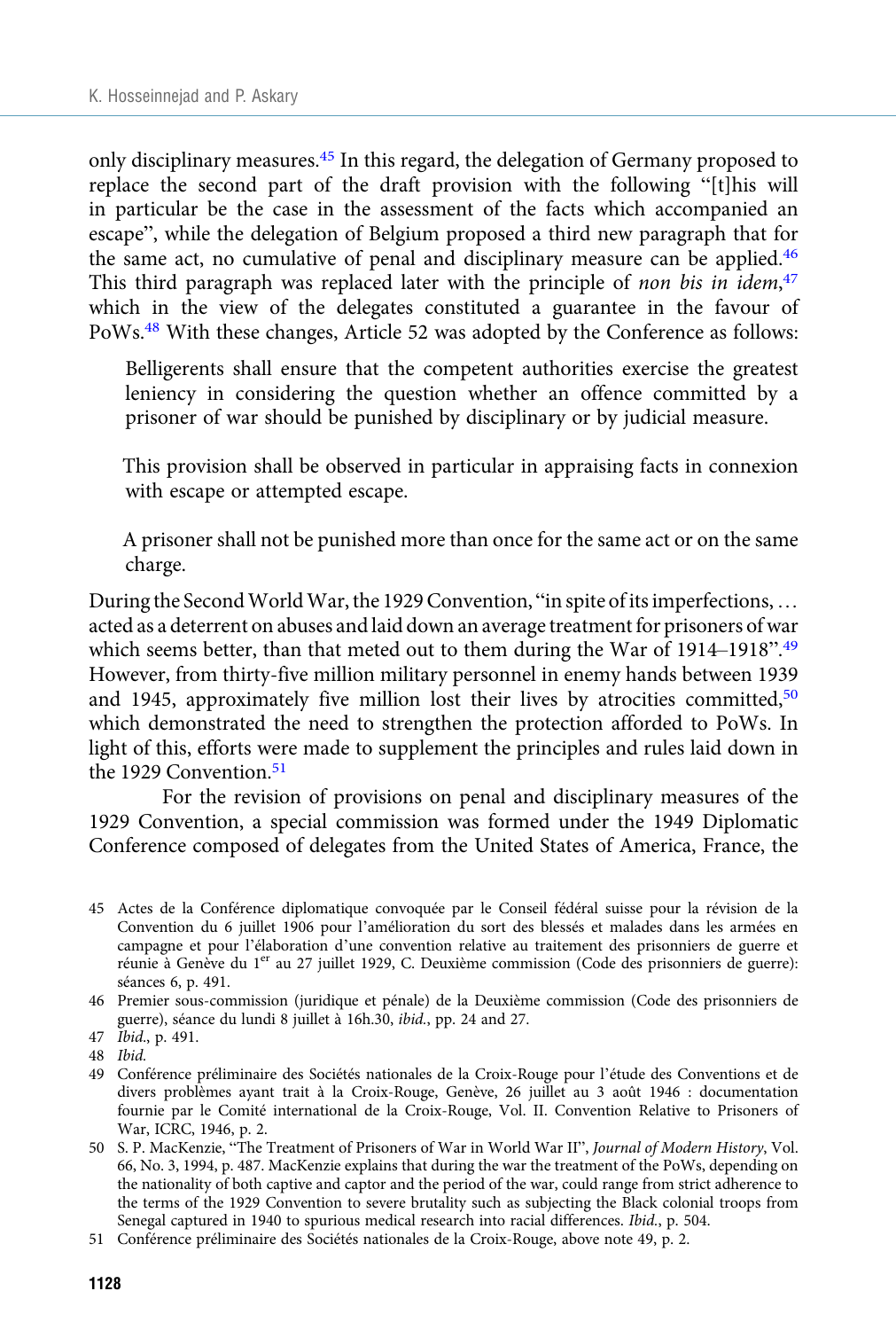United Kingdom, the Union of Soviet Socialist Republics and the ICRC, to review draft provisions submitted by the 17th Red Cross Conference.<sup>52</sup> Contrary to the 1929 Convention which had one separate provision on attempted escape (Article 51), and one provision (Article 52) on the exercise of leniency, in general, and in appraising facts in connection with escape, in particular, the ICRC "thought it advisable to merge into one single Article the stipulations of the former Art. 51 and 52, with the exception of Section 3 of Art. 52 [non bis in idem]".<sup>53</sup> As this formulation could give the impression that the exercise of leniency would be mainly applicable in regard to offences connected with escape,54 the special commission recommended that leniency "should apply to the whole Chapter, and therefore reflected it in a new separate article".<sup>55</sup> The importance of the general application of leniency was so obvious that during the discussion on the applicable law, the delegate of the United Kingdom requested its inclusion in the provision of applicable law by stating that:

Article 52 of the Convention of 1929 … was precisely an Article included in the "General Provisions" of Chapter III … it [is] logical to maintain this rule and to write in the same Article [on applicable law] the principles of the limitation of legislation and the leniency in appreciating the question whether a breach committed by a prisoner of war should involve a disciplinary or a judicial penalty.<sup>56</sup>

In response, the ICRC delegates recommended not including the reference to leniency in that article because it should "be limited to 'droit applicable".<sup>57</sup> Finally, Article 83 as a new article, titled "Choice of Disciplinary or Judicial Proceedings", was adopted unanimously.<sup>58</sup> In this way, the exercise of the greatest leniency as a separate independent obligation of conduct<sup>59</sup> entered into GC III, and its placement at the beginning of Chapter III as well as its

- 53 The records do not contain the reasons why the ICRC found such a formulation advisable. See ICRC, Draft Revised or New Conventions for the Protection of War Victims Established by the International Committee of the Red Cross with the Assistance of Government Experts, National Red Cross Societies and Other Humanitarian Associations, ICRC, May 1948 (ICRC Draft to the 17th International Red Cross), pp. 110–11.
- 54 Article 83 of the draft convention, adopted by the 17th International Red Cross Conference in Stockholm of August 1948 to be submitted to 1949 Diplomatic Conference, read as follows: "Escape, or attempt to escape, even if it is a repeated offence, shall not be deemed an aggravating circumstance… Belligerents shall see that the responsible authorities exercise the greatest leniency in deciding whether an infraction committed by a prisoner of war shall be punished by disciplinary or judicial measures, particularly in respect of acts committed in connexion with the escape, whether successful or not …" In Revised and new Draft Conventions for the protection of war victims: texts approved and amended by the XVIIth international Red Cross Conference, Revision of the Convention Concluded at Geneva on July 27, 1929, Relative to the Treatment of Prisoners of War, ICRC, 1948, p. 85 (emphasis added).

- 56 Ibid., p. 484.
- 57 Ibid.
- 58 Ibid., p. 500.
- 59 Commentary, above note 15, on Art. 83, para. 3588.

<sup>52 1949</sup> Diplomatic Conference, above note 8, Vol. II, p. 303.

<sup>55 1949</sup> Diplomatic Conference, above note 8, Vol. II, p. 304.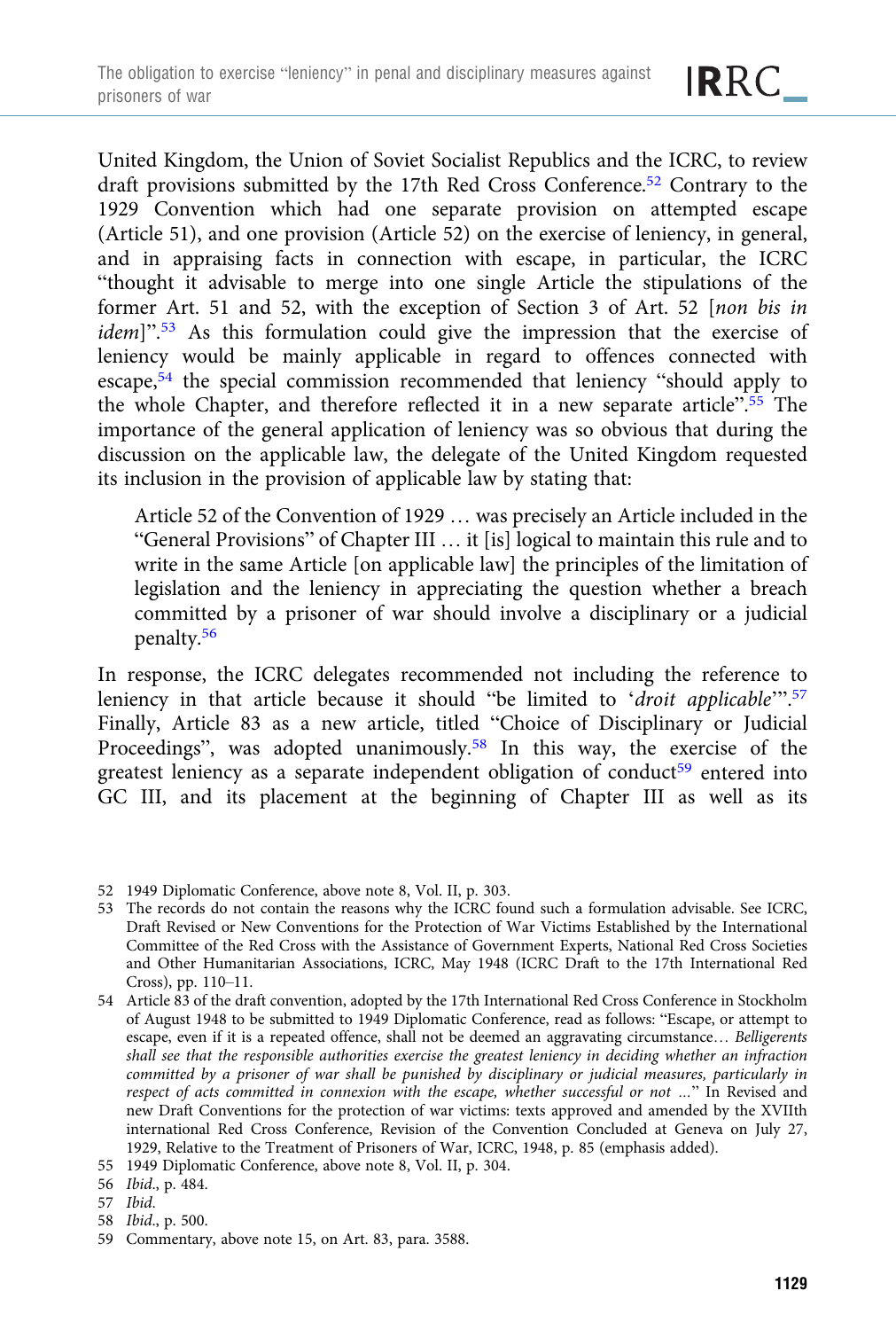formulation in a distinct article reinforces its application to the whole Chapter on penal and disciplinary sanctions.

# The implications of the obligation to exercise the greatest leniency

The provisions of Chapter III of GC III prescribe the obligations of the Detaining Power with respect to disciplinary and criminal procedures as well as sanction measures taken against PoWs. These obligations are formulated to safeguard the life and wellbeing of accused and convicted PoWs. These provisions encompass general and specific protections applicable during pre-trial, trial and post-trial stages of judicial/disciplinary proceedings. In this regard, Article 83 has a special function since it also addresses an obligation of the detaining authorities before instituting any procedure. Having this in mind, in the first section, we briefly discuss the differences between judicial and disciplinary processes as well as the reasons why the latter should in general be preferred. In the next sections, the paper analyses the safeguards provided for PoWs during proceedings or under punishment and discusses how the obligation to exercise the greatest leniency will influence their interpretation and application. It will be argued that while most of the safeguards in Chapter III, as well as general obligations, like humane treatment, reflect the minimum standards, the leniency consideration in essence is an appeal to go further than this threshold.

#### General preference for disciplinary proceedings

GC III does not predetermine the choice of proceedings in all cases, yet for certain offences $^{60}$  it provides that only disciplinary sanctions can be applied. For other offences, leniency considerations, as reflected in Article 83, call the Detaining Power to adopt disciplinary measures wherever possible. This formulation may suggest that the drafters of the Convention gave a general preference to disciplinary procedures.

Generally, it is accepted that it is the nature of the alleged offence that determines the choice of proceedings and, thus, as mentioned in the ICRC Commentary on Article 82, "disciplinary measures cover minor offences that can be imposed by a camp commander without a trial, whereas judicial measures are taken in response to more serious, criminal offences after trial proceedings".<sup>61</sup> In

<sup>60</sup> For example, Article 82(2) instructs the Detaining Power to assure that sanctioning the violations of the rules which are enacted to ensure the order in the camp are only through disciplinary measures. Also, Articles 92 and 93 on unsuccessful escape and connected offences. Examples of other offences that are not listed explicitly in the Convention, especially under Article 93(2), but that may equally give rise to disciplinary sanctions only, are the use of forgeries (e.g. counterfeit money), violations of traffic regulations, the abandonment of military equipment, or bribery, as long as they are committed with the sole intent of facilitating the escape. Commentary, above note 15, on Art. 93, para. 3862.

<sup>61</sup> Ibid., commentary on Art. 82, para. 3573. According to Article 96(2), disciplinary punishments may be imposed by superior military authorities, the camp commander, a responsible officer according to the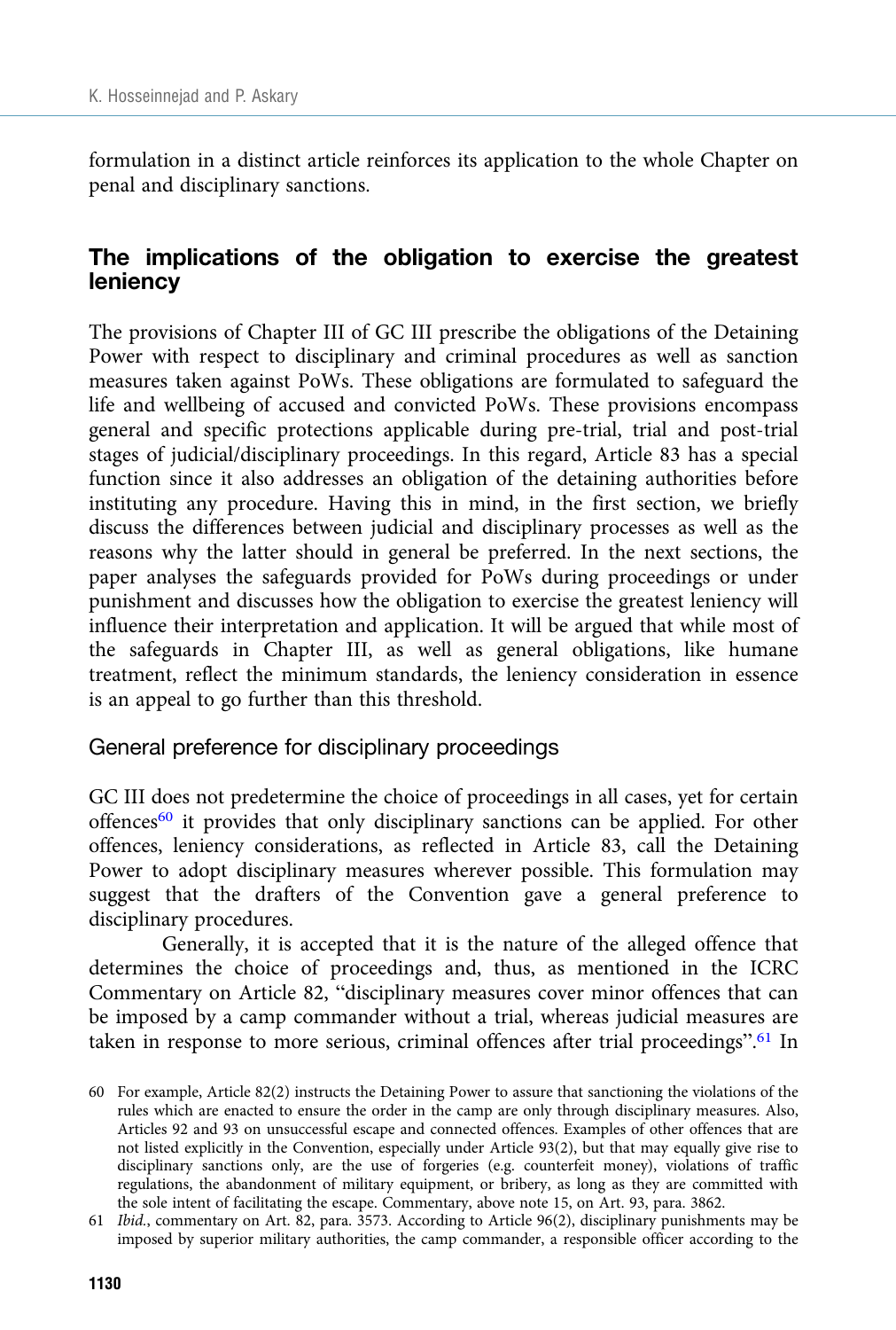this regard, it is important to note that the part of Article 83 addressing the choice of proceedings based on leniency considerations has a limited scope compared with Article 52 of the 1929 Convention,<sup>62</sup> because the former subjects the choice of disciplinary measures to "wherever possible". However, this discretion granted to the Detaining Authority should be always be applied in a lenient way.<sup>63</sup> In other words, the adoption of disciplinary measures, in principle, seems to be possible except where the applicable law, in a specific manner, restricts the authorities from choosing measures other than judicial proceedings and sanctions.<sup>64</sup>

Having said that, as will be discussed in the following sections, the rights and guarantees available for PoWs in disciplinary procedures compared with those provided for judicial proceedings are minimal.65 This is why the Commentary argues that certain aspects of judicial proceedings could make them more lenient to an accused prisoner.<sup>66</sup> On this basis, the ICRC provides that in the implementation of the rule contained in Article 83 and to ensure the exercise of the greatest leniency, in each case the competent authorities of the Detaining Power will need to determine "whether judicial or disciplinary proceedings are more lenient".<sup>67</sup> In other words, when the Convention does not specifically call for disciplinary punishments,<sup>68</sup> and it is obvious that judicial proceedings result in more respect for fair trial standards, the obligation to ensure the exercise of the greatest leniency may result in choosing the judicial proceedings. Of course, such a decision is only warranted when the imposable penal punishments foreseen under the domestic law are not more severe than the disciplinary measures prescribed under Article 89(1).

established rules, an officer to whom the camp commander has delegated such a power, or in some occasions, by courts.

- 62 Article 52 did not refer to "proceedings"; rather it used the phrase "punished by disciplinary or by judicial measure". In this regard it is important to note that the French version of Article 52 used the phrase "être punis disciplinariement ou judiciarement" which is exactly the same as the French version of the first part of Article 83 addressing the exercise of leniency in deciding the kind of "proceedings". The two ICRC commentaries emphasize that both English and French versions must be interpreted as requiring leniency in the case of both proceedings and punishments. Commentary, above note 15, on Art. 83, para. 3593; 1960 Commentary, above note 13, on Art. 83, p. 410. Thus, it can be argued that Article 52 of the 1929 Convention by using the term "measure" addressed both proceedings and sentences. See, also, military manuals of different countries, for example, Rule 9.26.2, Leniency in Favor of Disciplinary Rather Than Judicial Proceedings, U.S. Department of Defense Law of War Manual, 2015, p. 617; Rule 8.116, UK Manual of the Law of Armed Conflict (JSP 383), 2013, p. 187.
- 63 It is noteworthy that the principle of in dubio pro reo, known in the common law doctrine as the "rule of lenity", also directs courts to construe ambiguities in favour of criminal defendants. See, for example, Zachary Price, "The Rule of Lenity as a Rule of Structure", Fordham Law Review , Vol. 72, No. 4, 2004, p. 885.
- 64 An example can be the case of mandatory sentencing provided by law for a specific crime limiting the discretion of competent authorities. For further details, see Anthony Gray, "Mandatory Sentencing Around the World and the Need for Reform", New Criminal Law Review: An International and Interdisciplinary Journal, Vol. 20, No. 3, 2017.
- 65 In the same vein, while Article 15 of the U.S. Uniform Code of Military Justice authorizes the commander to opt for non-judicial punishment, a soldier can refuse it and instead demand trial by court-martial. U.S. Congress, 1958, United States Code: Uniform Code of Military Justice, 10 U.S.C. §§ 801–940.
- 66 Commentary, above note 15, on Art. 83, para. 3594.
- 67 Ibid., para. 3595.
- 68 For example, GC III, Arts 82(2) and 93(2).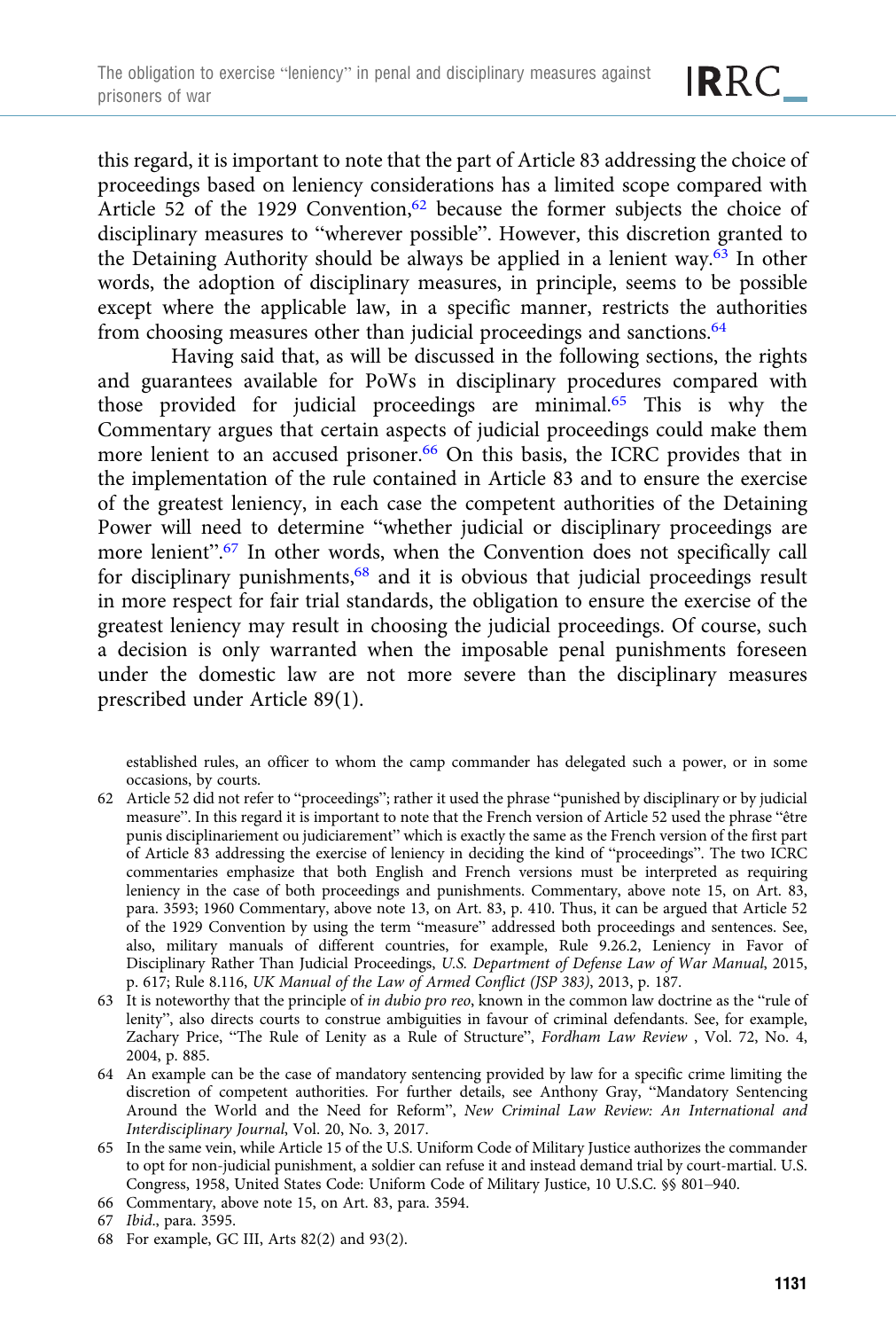#### Applicable legal regime

GC III provides that PoWs shall be subject to the laws, regulations and orders in force in the armed forces of the Detaining Power $69$  until the captivity ends.<sup>70</sup> This provision, the so-called "principle of assimilation", first appeared in the Hague Regulations of 1899 and  $1907^{71}$  and the 1929 Convention reconfirmed it.<sup>72</sup> This principle, as described in the Commentary, "seeks to avoid prisoners of war being placed in a less favourable position than members of the armed forces of the Detaining Power".<sup>73</sup> Here, it is worth mentioning that the application of GC III is not limited only to nationals of the parties to the conflict; rather, it will be applied to all those who are members of one party's armed forces. The Commentary on Article 87 confirms this by interpreting the lack of duty of allegiance of PoWs as owing "fidelity and obedience not to the Detaining Power, but to their country of origin".<sup>74</sup> In the ICRC view, the "country of origin" means the Power on which the prisoner "depends", and not the Power of nationality.75 This interpretation, despite the clear reference to nationality in Articles 87(2) and 100(3) of GC III, does not enumerate nationality as a factor for granting PoW status under Article 4 of GC III. The Commentary on Article 4, by using the term "clemency", seems to apply the leniency considerations to expand the protective power of the Convention to PoWs with dual nationality<sup>76</sup> or those who are nationals of the Detaining State.77 The Commentary emphasizes that Articles 87 and 100 "encourage clemency in these circumstances, given that each Party to a conflict requires the allegiance of its armed forces and, therefore, prisoners of war should not be punished for their allegiance to the State on which they depend".<sup>78</sup>

The application of the principle of assimilation, as explained by the Commentary, "constitutes one, but not necessarily the governing, benchmark for determining the judicial and disciplinary treatment owed to prisoners of war".<sup>79</sup> Hence, while any offence committed by a PoW shall be sanctioned by measures in accordance with the domestic laws, regulations and orders of the Detaining

- 69 GC III, Art. 82(1) (emphasis added).
- 70 Sandra Krähenmann, "Protection of Prisoners in Armed Conflict", in Dieter Fleck (ed.), The Handbook of International Humanitarian Law, 4th ed., Oxford University Press, Oxford, 2021, p. 439.
- 71 Hague Conventions, Art. 8.
- 72 1929 Convention, Art. 45(1).
- 73 Commentary, above note 15, on Art. 82, para. 3565.
- 74 Ibid., commentary on Art. 87, para. 3679.
- 75 Ibid., commentary on Art. 4, para. 971.
- 76 Ibid., para. 973.
- 77 For a detailed historical analysis of this phenomenon, see Arnold Krammer, Prisoners of War: A Reference Handbook (Contemporary Military, Strategic, and Security Issues), Greenwood Publishing Group, Westport, CT, 2008, pp. 9–11.
- 78 Commentary, above note 15, on Art. 4, para. 971 (emphasis added). The Commentary elaborates further that "granting prisoner of war status to a State's own nationals does not exclude the possibility of prosecuting such individuals for treason, meaning that there is no need to deny such status in order to punish this or similar acts". Ibid., para. 972. See, also, Howard S. Levie, Preliminary Problems, in "Prisoners of War in International Armed Conflict", International Law Studies, Vol. 59, 1978, p. 76.
- 79 Commentary, above note 15, on Art. 82, para. 3577.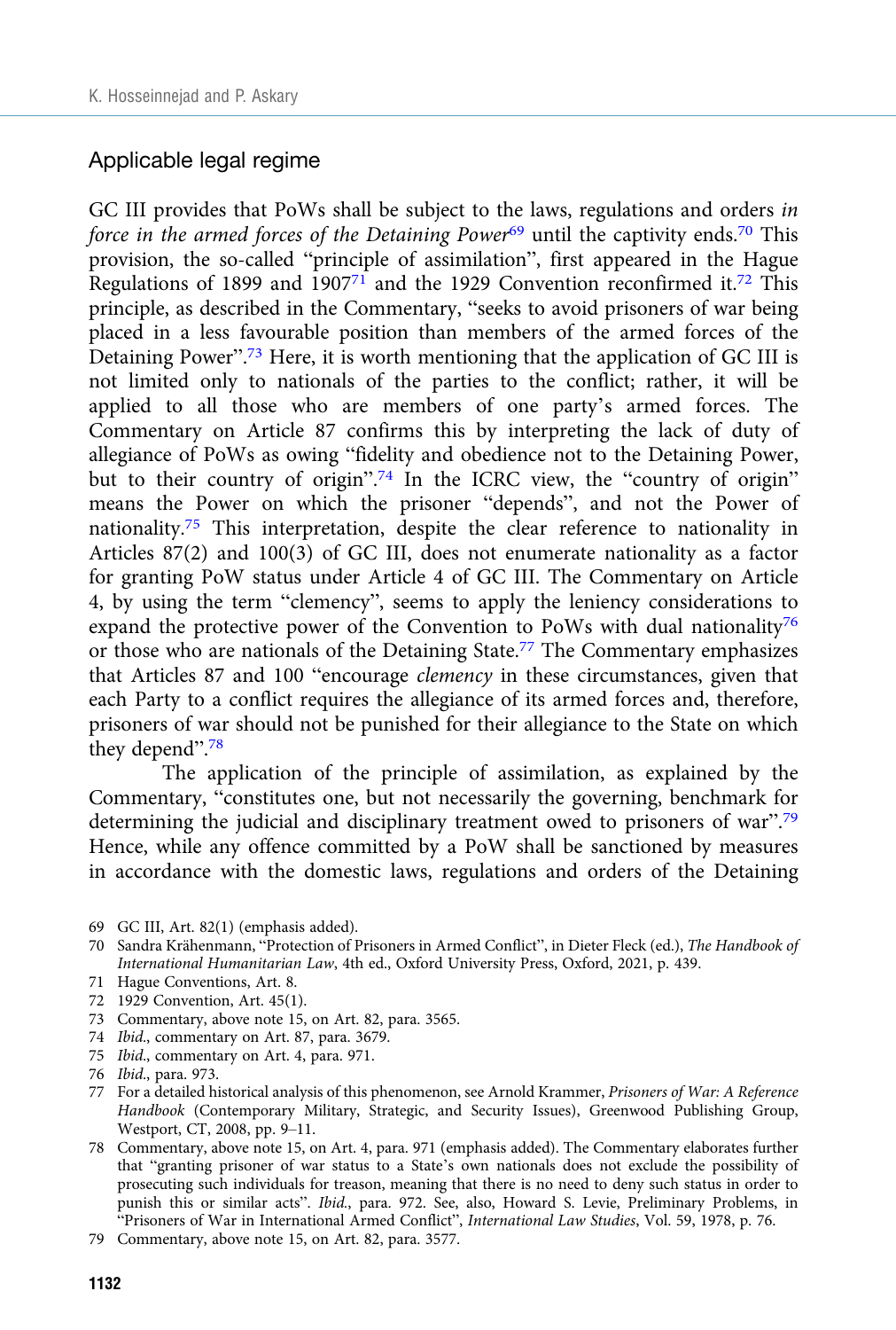IRRC\_

Power in force at the time of the offence was committed, $80$  such application is not unconditional. As the second part of Article 82(1) stipulates, only proceedings or punishments that are compatible with the provisions of Chapter III of the Convention shall be allowed.<sup>81</sup> In other words, irrespective of whether the legal system of the Detaining Power can be categorized as monist or dualist, $82$  in cases where domestic laws are not compatible with the requirements of this Chapter, the Detaining Power is requested to directly apply the provisions of the Convention.83 This, however, does not mean that if domestic laws provide for more protection than what is accorded to PoWs under international law, the application of domestic law will be suspended. The provisions of GC III are aimed to ensure the international minimum standards of treatment of PoWs, acknowledging the fact that national laws may vary widely.84 Thus, as explained by the ICRC, the last sentence of Article 82(1) "indicates an upward exemption to the principle of assimilation" so as to bar the application of domestic laws that fall below the minimum standards set by these provisions, "not if they go beyond them and provide for greater protection".<sup>85</sup> Moreover, although the text of this Article only refers to the provisions of one Chapter, it cannot be read as releasing the Detaining Power of its general obligations under the other provisions of the Convention, and, first and foremost, the general obligation to treat PoWs humanly at all times under Article 13(1). In other words, the obligation to provide humane treatment at all times will prevail over the principle of assimilation if national legislation does not guarantee humane treatment of the Detaining Power's own forces. The Commentary emphasizes that the term "at all times" has to be read in an inclusive way in order to exclude any argument against this provision including any justification of acts or omissions inconsistent with the requirements of humane treatment.<sup>86</sup>

- 80 GC III, Art. 82(1).
- 81 For example, in the defence doctrine of Australia, it is provided that "The types of disciplinary punishments available are set out in G.[C] III. The duration of any punishment cannot exceed 30 days." Australian Defence Force, Australian Defence Doctrine Publication 06.4 (ADDP 06.4): Law of Armed Conflict, para. 10.52, 10–12.
- 82 For further discussion, see Philip Allott, "The Emerging Universal Legal System", in Janne E. Nijman and André Nollkaemper (eds), New Perspectives on the Divide between National and International Law, Oxford University Press, Oxford, 2007.
- 83 Whenever the laws and regulations of the Detaining Power do not provide disciplinary sanctions compatible with Article 89, the detaining authority is required to directly apply this Article and choose disciplinary sanctions from its list. Commentary, above note 15, on Art. 89, para. 3743.
- 84 For further discussion, see ibid., on Art. 82, para. 3575.
- 85 Ibid., para. 3577.
- 86 Ibid., commentary on Art. 13, para. 1580. In the same vein, the Human Rights Committee confirmed that the principle of humane treatment applies to all times and situations and is a non-derogable obligation. General Comment No. 29: States of Emergency (Article 4), UN Doc. CCPR/C/21/Rev.1/Add.11, 31 August 2001 (General Comment 29), para. 13(a). Other international obligations of the Detaining State, including those under applicable human rights treaties, have to be also taken into account. See Daragh Murray, "Prisoners of War and Internment", in Daragh Murray (author), Elizabeth Wilmshurstin, Francoise Hampson, Charles Garraway, Noam Lubell and Dapo Akande (eds), Practitioners' Guide to Human Rights Law in Armed Conflict, Oxford University Press, Oxford, 2016. For a detailed analysis of the influence of human rights obligations on military disciplinary process, see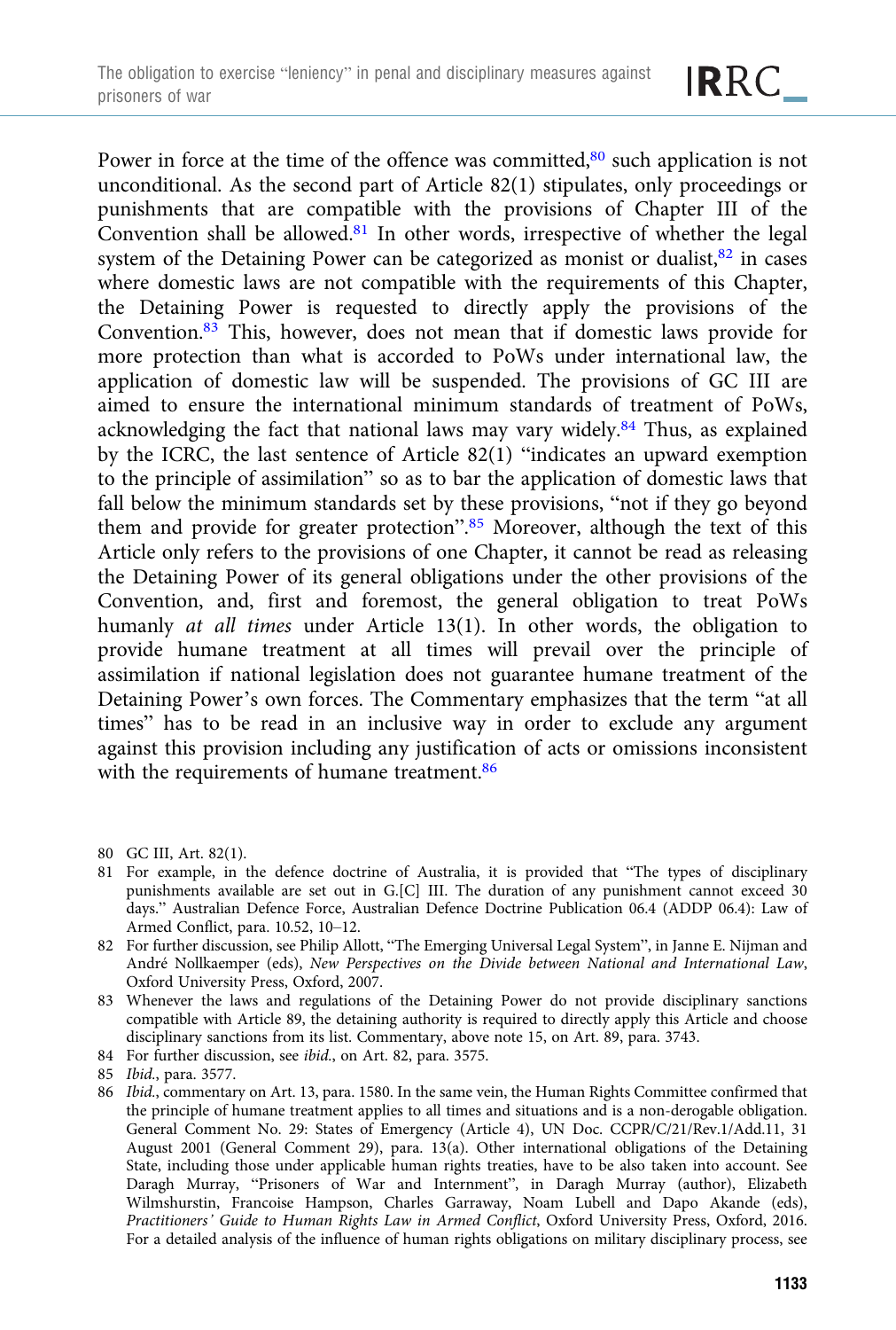Another point regarding the application of domestic laws is about laws enacted specifically for PoWs. Article 82 in its second paragraph contains an important limitation in enforcing the laws of the Detaining Power that are specifically enacted for PoWs. No similar provision existed in the 1929 Convention. The experience of the Second World War, when certain Detaining Powers enacted special legislation for PoWs and imposed heavy penalties for their violations, led the drafters to include this provision as a necessary safeguard.<sup>87</sup> Article 82(2) instructs the Detaining Power not to sanction the violation of these specifically designated regulations by penal punishments. In this way, Article 82(2), which is also derived from leniency considerations, in the words of the Commentary "goes further than the general leniency clause set out in Article 83, as it excludes the option of imposing penal sanctions for offences that can only be committed by prisoners of war".<sup>88</sup>

PoWs can also be prosecuted under the laws of the Detaining Power for the acts committed before their capture, but according to Article 85 they retain, even if convicted, the benefits of the Convention. Retaining the benefits of the Convention would mean that prior acts which were compatible with IHL,<sup>89</sup> such as targeting military objectives, cannot be prosecuted by the Detaining Power even if they are considered as a breach of its laws.<sup>90</sup> Moreover, apart from the rules of the national law, the benefits that are prescribed by GC III, such as the general rule of exercising leniency under Article 83 and the provision of Article 102, requiring the PoWs to be tried by the same courts and according to the same procedures of the armed forces of the Detaining Power, must also be applied when the Detaining Power is prosecuting PoWs for offences committed before their capture.<sup>91</sup>

Article 85 should be read in conjunction with the principle of legality. This principle, first, prohibits the imposition of a penalty that was not foreseen at the time the crime was committed, as enshrined in Article 87(1), and second, it establishes that no one may be held responsible for a crime on account of an act or omission that did not constitute a criminal offence under domestic or international law, as

- 87 Commentary, above note 15, on Art. 82, para. 3579.
- 88 Ibid., para. 3581.

- 90 See, also, Peter Rowe, "The Trial of Prisoners of War by Military Courts in Modern Armed Conflicts", in C. Harvey, J. Summers and N. White (eds), Contemporary Challenges to the Laws of War: Essays in Honour of Professor Peter Rowe, Cambridge University Press, Cambridge, 2014, p. 326.
- 91 This emphasis is important since at the time of the adoption of GC III, practice existed to deprive PoWs from the benefits of the Convention for offences committed "before" becoming a PoW. See 1960 Commentary, above note 13, on Art. 85, p. 423. See also the Yamashita case in which the US Supreme Court held that the corresponding provision to Article 102 in the 1929 Convention about "same court", "same procedure" was not applicable to those accused of war crimes because the Article was directed "for an offense committed while a prisoner of war, and not for a violation of the law of war committed while a combatant". Yamashita case, 317 U.S. 1; 66 S. 340, Judgment, 4 February 1946, para. 4(b), p. 20. Levie argues that in adopting Article 85, the drafters aimed to depart from the finding in the Yamashita case. H. S. Levie, above note 23, pp. 463–4. The implications of GC III, Art. 102 are discussed in the "Exercising leniency during the proceedings" section.

Peter Rowe, "Human Rights and the Disciplinary Process", in P. Rowe, The Impact of Human Rights Law on Armed Forces, Cambridge University Press, Cambridge, 2005.

<sup>89</sup> Commentary refers to this category as "combatant immunity" or "combatant privilege". Ibid., commentary on Art. 85, para. 3634.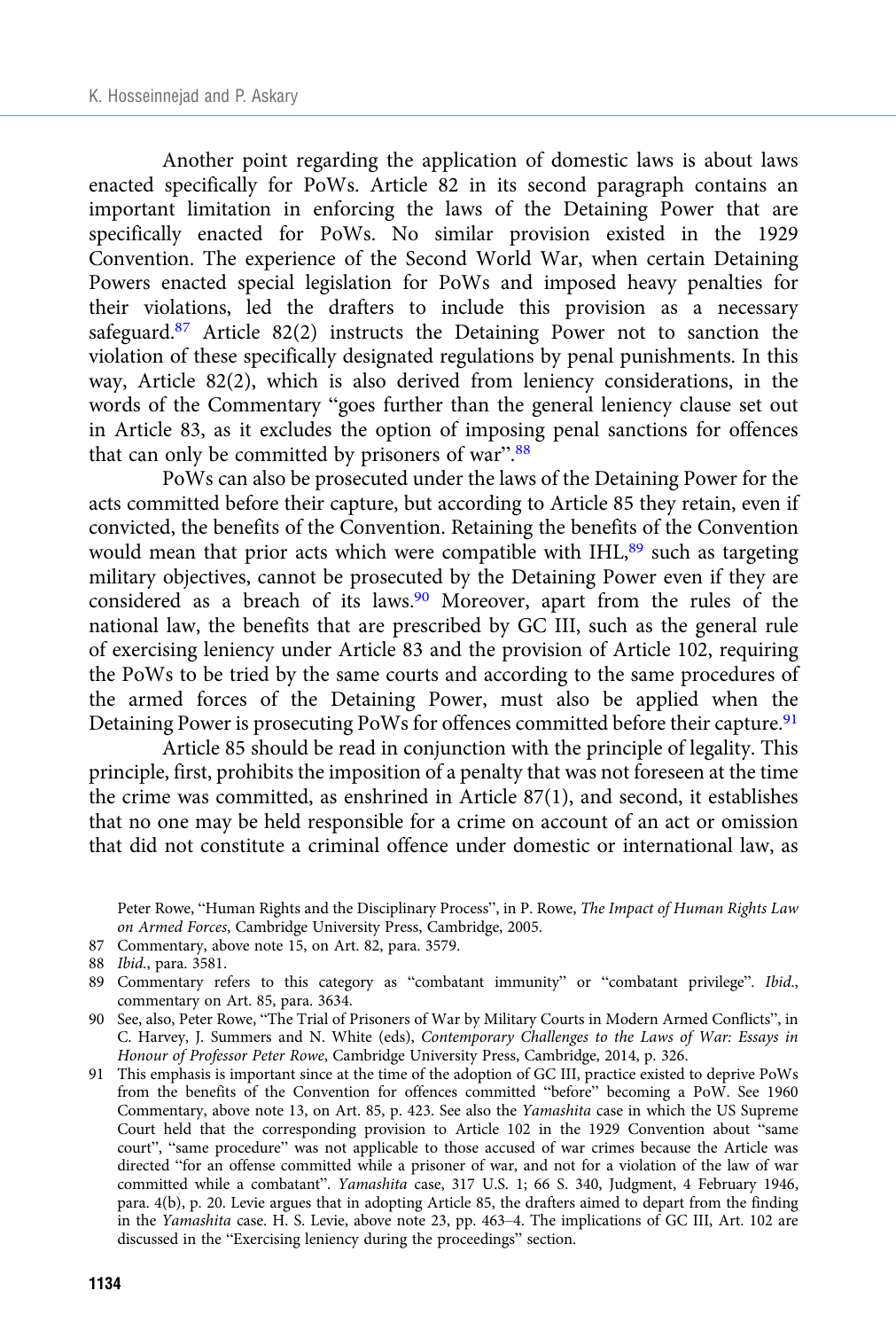expressed in Article 99(1). The reference to international law in Article 99(1) demonstrates that PoWs may be prosecuted for a crime even if the conduct in question was not prohibited under the domestic law of the Detaining Power at the time of the  $act.^{92}$  However, the benefits of GC III, including the application of leniency considerations, in cases where PoWs are prosecuted or sentenced under international law for pre-capture offences will be retained.<sup>93</sup>

The Convention does not address the case of disparities between domestic law and international law beyond the minimum provisions mentioned thereto. This may arise specially for the prosecution of international crimes. For example, if the domestic law of the Detaining Power criminalizes the recruitment of children under 18 years old, while the age limit under customary international law is 15 years old,<sup>94</sup> it will not be clear whether the rules of international law should prevail or the domestic law. The answer to this question is not straightforward but may be inferred from the application of the principle of legality. This principle requires that the laws in force be reasonably foreseeable to the accused at the time the act or omission took place.<sup>95</sup> Foreseeability of a crime for an accused would mean that the person must be able "to assess, to a degree that is reasonable in the circumstances, the consequences which a given action may entail".<sup>96</sup> For these reasons, the Commentary, while emphasizing that Article 99(1) "does not provide an accused prisoner of war with a defence to plead ignorance of the law",<sup>97</sup> considers it to be implicit in the principle of legality that

- 93 See H. S. Levie, above note 23, pp. 464–5; Commentary, above note 15, on Art. 85, para. 3629. The review of the historical context of Article 85 shows that one of the underlying reasons for its adoption was to ensure the continued application of the Convention for those prosecuted and convicted for international law crimes. During the Second World War, and in the absence of any explicit reference on the subject in the 1929 Convention, many national courts prosecuting PoWs for alleged war crimes on the basis of international law had announced "[i]t is a recognised rule that a person accused of having committed war crimes is not entitled to the rights in connection with his trial laid down for the benefit of prisoners of war by … Convention of 1929." United Nations War Crimes Commission, Law Reports of Trials of War Criminals, 1947–1949, London, 1948, Vol. III, p. 50. The French Court of Appeal in 1946, as a corollary to this rule, held that Robert Wagner, the German head of government of Alsace, was not entitled to the rights provided for a PoW under French Law. See Trial of Robert Wagner, in ibid. The same considerations led the following States to formulate reservations to exclude PoWs convicted for war crimes and crimes against humanity from the scope of Article 85: Angola, China, the Democratic People's Republic of Korea, the Russian Federation and Vietnam. See Commentary, above note 15, paras 3642–6.
- 94 Jean-Marie Henckaerts and Louise Doswald-Beck (eds), Customary International Humanitarian Law, Vol. 1: Rules, Cambridge University Press, Cambridge, 2005, available at: [https://ihl-databases.icrc.org/](https://ihl-databases.icrc.org/customary-ihl/eng/docindex/v1_rul_rule136) [customary-ihl/eng/docindex/v1\\_rul\\_rule136](https://ihl-databases.icrc.org/customary-ihl/eng/docindex/v1_rul_rule136) Rule 136, Recruitment of Child Soldiers.

95 International Criminal Tribunal for the Former Yugoslavia, Prosecutor v. Milan Milutinović, Nikola Šainović & Dragoljub Ojdanić, Case No. IT-99-37-AR72, Decision on Dragoljub Ojdanic's Motion Challenging Jurisdiction – Joint Criminal Enterprise (Appeals Chamber), 21 May 2003, para. 37.

- 96 European Court of Human Rights, Cantoni v. France, Application No. 17862/91, Judgment (Grand Chamber), 15 November 1996, para. 35. See also International Criminal Tribunal for the Former Yugoslavia, Prosecutor v. Enver Hadzihasanovic, Mehmed Alagic and Amir Kubura, Case No. IT-01-47- AR72, Decision on Interlocutory Appeal Challenging Jurisdiction in Relation to Command Responsibility (Appeals Chamber), 16 July 2003, para. 35. For further discussion, see Alexandre Skander Galand, "Article 13 (b) vs Principle of Legality", in A. S. Galand, UN Security Council Referrals to the International Criminal Court, Brill, Leiden, The Netherlands, 2019, p. 144.
- 97 Commentary, above note 15, on Art. 99, para. 3963.

<sup>92</sup> Commentary, above note 15, on Art. 99, para. 3959.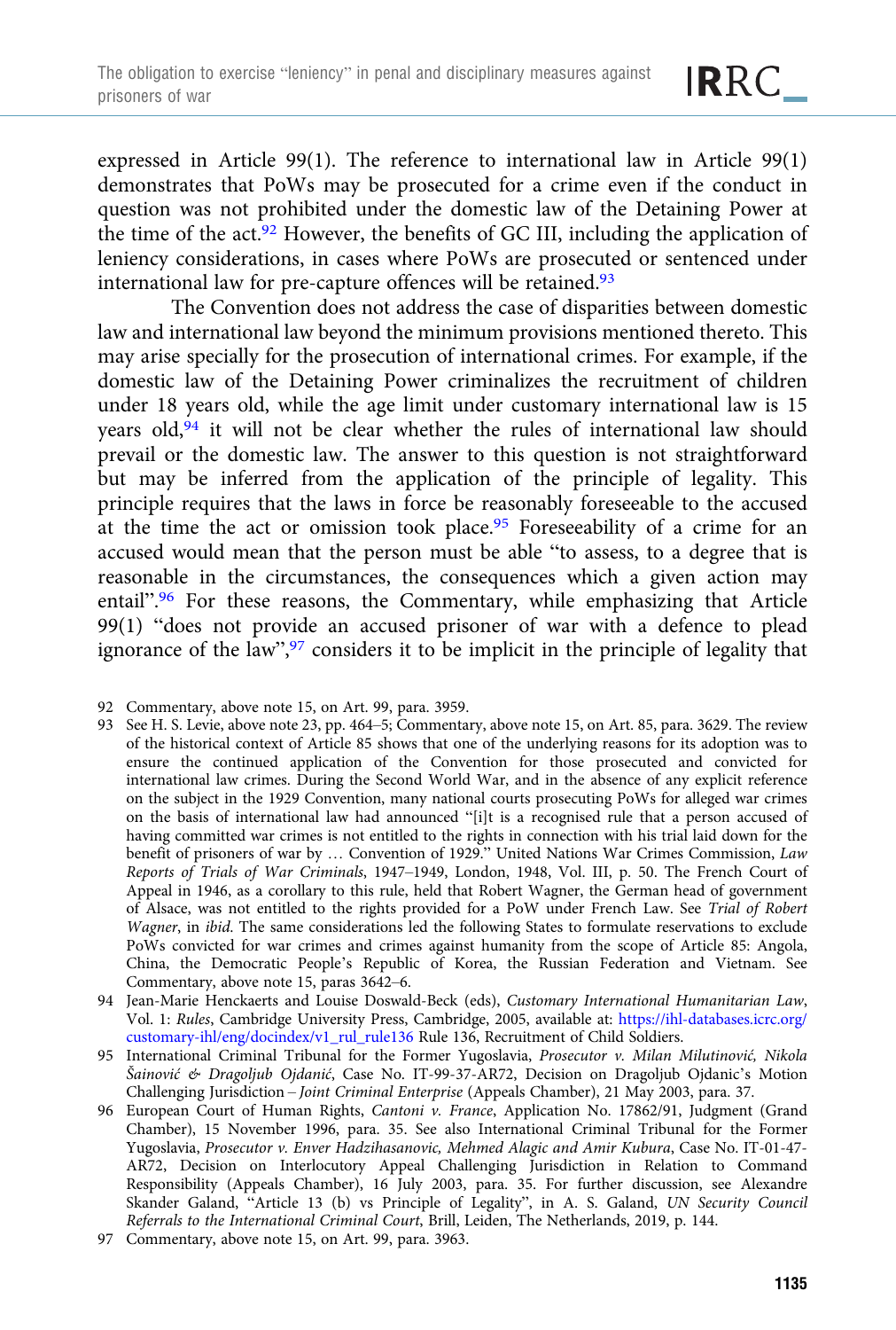such laws should be reasonably foreseeable to the accused PoW.<sup>98</sup> The Commentary does not elaborate what "reasonably foreseeable" means; however, it can be argued that if customary international law does not prohibit an act, it is difficult to say that the law of the Detaining Power providing for a different threshold than what is foreseen under international law is reasonably foreseeable to a PoW.

In practice, the prosecution of PoWs for prior offences may raise several legal and political challenges. For example, the trials of 195 Pakistani PoWs handed over by India to Bangladesh for acts of genocide and crimes against humanity were never held, as an agreement was reached between India, Pakistan and Bangladesh (through the Indian negotiator) for the release of accused PoWs for the future recognition of Bangladesh.<sup>99</sup> The other case concerns the captivity of Captain Alfredo Astiz during the Falkland Islands/Islas Malvinas conflict. While in the hands of the UK as a PoW, Astiz was charged by France and Sweden for the kidnapping and torture of hundreds of civilians, not at the time of the conflict but before the outbreak of hostilities.100 The UK did not initiate any proceedings against him not only because the alleged conduct occurred outside the context of the battlefield, but also because "[t]he fact that Astiz was under British control solely because of his capture during armed conflict might lend support to the view that he should be dealt with more leniently".<sup>101</sup> Thus, despite the request for his extradition, the UK repatriated him to Argentina.<sup>102</sup>

Another well-known example is the case of Manuel Noriega who was detained as a PoW in 1990. He was charged with drug trafficking offences before the outbreak of armed conflict between the United States and Panama. The US court's explanation for the non-relevance of leniency considerations in the evaluation of his offences is revealing:

The humanitarian character of the Geneva Convention cannot be overemphasized, and weighs heavily against Defendants' applications to the Court. GC III was enacted for the express purpose of protecting PoWs from abuse after capture by a detaining power. The essential principle of tendance liberale, pervasive throughout the Convention, promotes lenient treatment of PoWs on the basis that, not being a national of the detaining power, they are not bound to it by any duty of allegiance. Hence, the "honorable motives" which may have prompted his offending act must be recognized … That such motives are consistent with the conduct and laws of war is implicit in the principle. Here, the Government seeks to prosecute Defendants for alleged narcotics trafficking and other drug-related offences, activities which

<sup>98</sup> Ibid., para. 3962.

<sup>99</sup> Pakistan even filed a dispute at the International Court of Justice which was later discontinued. See International Court of Justice, Trial of Pakistani Prisoners of War, Order of 15 December 1973, ICJ Reports 1973, p. 347. For further discussion, see Donald N. Zillman, "Prisoners in the Bangladesh War: Humanitarian Concerns and Political Demands", The International Lawyer, Vol. 8, No. 1, 1974.

<sup>100</sup> Michael A. Meyer, "Liability of Prisoners of War for Offences Committed Prior to Capture: The Astiz Affair", International and Comparative Law Quarterly, Vol. 32, No. 4, 1983, pp. 952–3.

<sup>101</sup> Ibid., p. 963.

<sup>102</sup> Ibid., p. 954.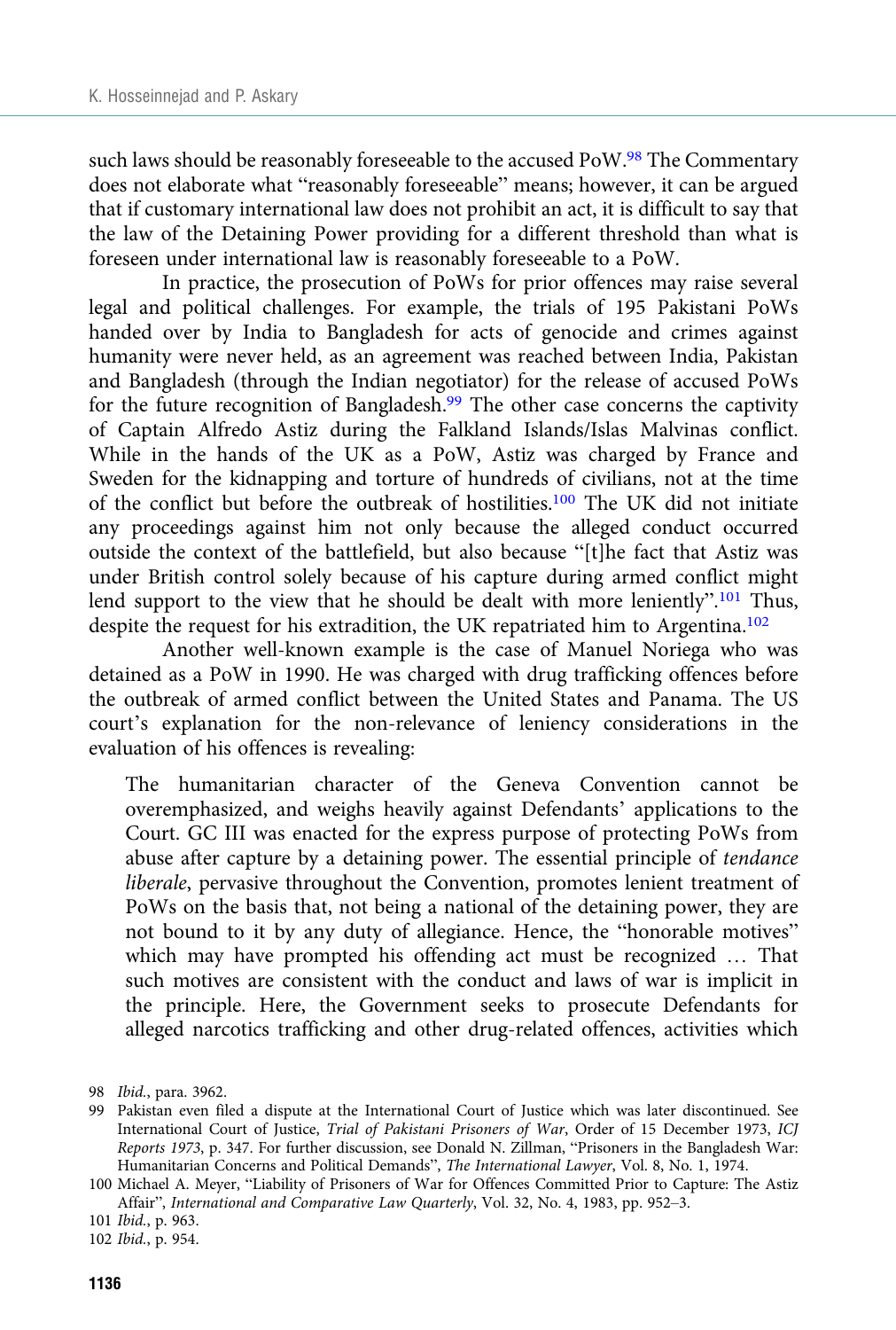have no bearing on the conduct of battle or the defense of country. The fact that such alleged conduct is by nature wholly devoid of "honorable motives" renders tendance liberale inapposite to the case at  $bar^{103}$ 

## Exercising leniency during the proceedings

GC III, as discussed above, regulates the proceedings against PoWs in two cumulative ways: the principle of assimilation, together with prescribing the minimum standards that should be applied independently of the laws and regulations of the Detaining Power. The principle of assimilation was integrated, inter alia, to overcome the need of establishing a detailed code of punitive procedures for PoWs.104 Through this principle, developments in international law, including in human rights law, since the adoption of the Geneva Conventions will be applicable to the proceedings against PoWs.105 With this in mind, this section reviews the rules in the Convention applicable to disciplinary and penal proceedings and the possible instances of the application of the obligation to exercise leniency.

The first provision regarding procedural issues can be found in Article 84, placed in the general provisions of the Chapter on judicial and disciplinary measures that establishes the competence of military courts for the trial of PoWs. This Article also permits PoWs trial in civilian courts only in accordance with the principle of assimilation, meaning only when such jurisdiction has been expressly granted to civilian courts to try the members of the armed forces of the Detaining Power for the same offence.<sup>106</sup> The presumption in favour of the competence of military courts for PoWs with combatant status can be explained by the fact that "the military courts of that State … possess the necessary expertise to deal with any alleged offence the prisoners might commit against ... [military] laws".<sup>107</sup> It can also be added that the military experience of the judges and their familiarity with military honours and loyalty may make the exercise of leniency even more possible. This is because a PoW is "subject more than anyone else to the

- 103 United States v. Noriega, 746 F. Supp. 1506 (S.D. Fla. 1990), Opinion: Omnibus Order, William M. Hoeveler, United States District Judge, No. 88-79-CR, 8 June 1990, at 1529.
- 104 Commentary, above note 15, on Art. 103, para. 4022.
- 105 See, for example, General Comment 29 stating that "fundamental principles of fair trial" may never be derogated from (above note 86, paras 11 and 16); also, General Comment no. 35 of the Human Rights Committee stating that the "procedural guarantees protecting liberty of person may never be made subject to measures of derogation that would circumvent the protection of non-derogable rights". Human Rights Committee, General Comment No. 35. Article 9 (Liberty and Security of Person), UN Doc. CCPR/C/GC/35, 16 December 2014, para. 67.
- 106 Commentary, above note 15, on Art. 84, para. 3596. For example, in 1996, amendments were made to the Guatemalan Military Code limiting the jurisdiction of military tribunals to strictly military offences, and granting the ordinary courts jurisdiction over ordinary offences committed by military personnel. Military Code (Decree No. 214 - 1878/09/15. Last amendment: Decree No. 41-96 - 1996/07/10), Art. 1. See also principle 4 of the draft principles governing the administration of justice through military tribunals in the Report submitted by the Special Rapporteur, Emmanuel Decaux, Administration of Justice, Rule of Law and Democracy, Issue of the Administration of Justice Through Military Tribunals, UN Doc. E/CN.4/Sub.2/2005/9, 16 June 2005.

<sup>107</sup> Commentary, above note 15, on Art. 84, para. 3600.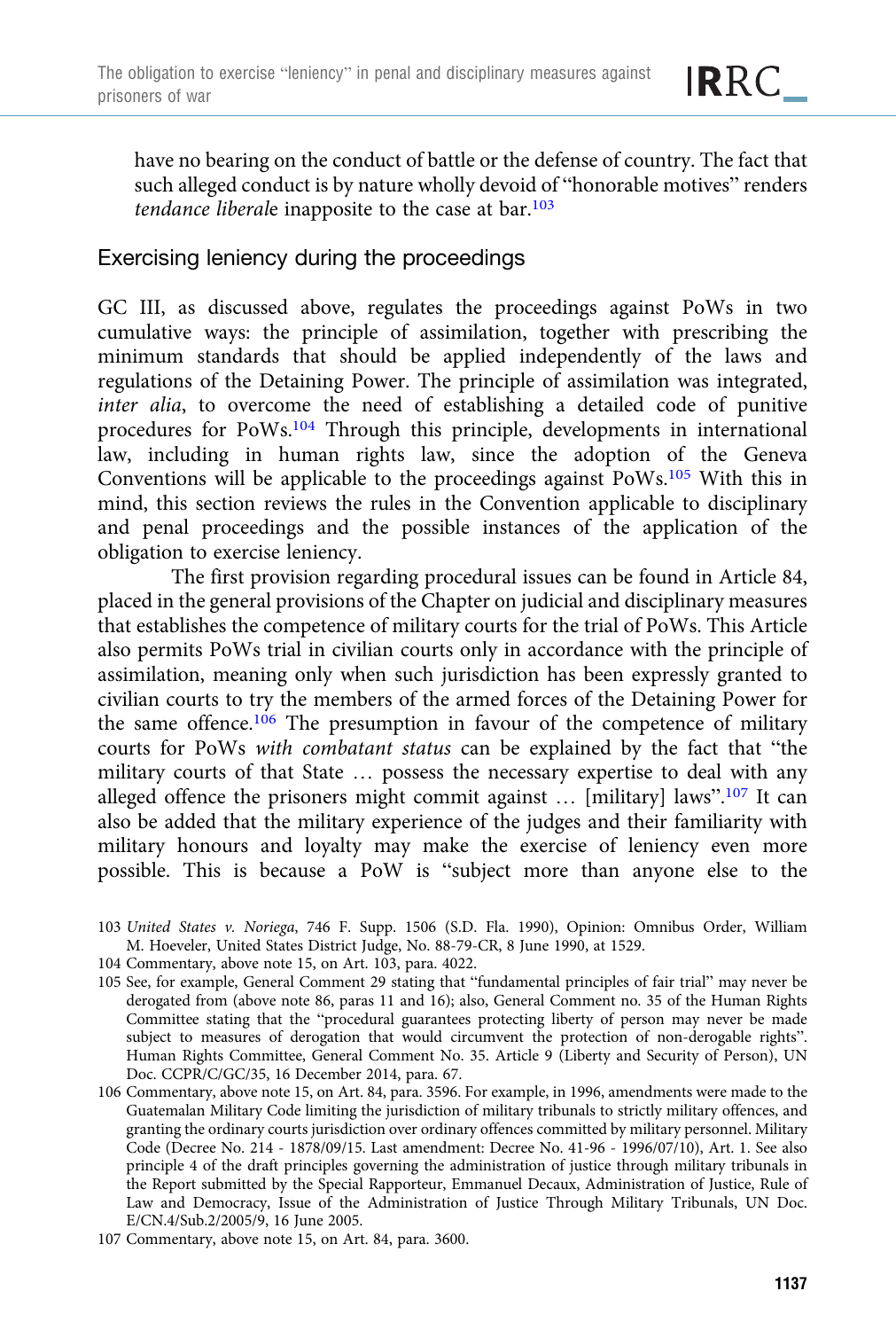influences which are generally recognized as extenuating circumstances: extreme distress, great temptation, anger or severe pain",<sup>108</sup> and a judge with a military background may better understand the special situation of PoWs as prescribed by Article 87(2).

The provision of Article 84 has to be read together with Article 102, which expressly mentions that the courts and the procedures for PoWs should be the "same" as in the case of members of the armed forces of the Detaining Power.<sup>109</sup> The principle of assimilation in regard to the courts and procedures, like other provisions of the Convention, is subject to observing the minimum requirements set by GC III. In this regard, Article 84(2) prohibits, in absolute terms, the trial of PoWs in any court that does not comply with the requirements of independence and impartiality or proceeds under procedures that fail to afford the accused the rights and means of defence provided in Article 105. These requirements are aimed to ensure fair trial of PoWs. The requirement of independence refers, in particular, to procedures and qualifications for the appointment of judges, and the actual independence of the judiciary from political interferences.110 The requirement of impartiality indicates that judges should be free of "personal bias or prejudice, nor harbour preconceptions" (the subjective element), and that the general appearance of the court is also seen impartial (the objective element).<sup>111</sup> While enacting effective and appropriate laws and regulations may ensure the independence and the objective impartiality of the courts even during the time of armed conflict, it is difficult for a national judge to be always free of any hostile feelings against an enemy combatant who will be judged by him/her. Here lies the value of ensuring general positive discrimination against PoWs by commending the exercise of the greatest leniency.

109 By using the term "same court", the Convention bans the establishment of an *ad hoc* court only to try PoWs, which, in the ICRC view, is "an essential safeguard against arbitrary action by the Detaining Power". Commentary, above note 15, on Art. 102, para. 4010. Similarly, the term "same procedure" means that a special procedure may not be set up for PoWs depriving them of the rights and means of defence enjoyed by the members of the Detaining Power's own forces. Ibid., commentary on Art. 84, para. 3617. The use of the generic term "same procedure" in this Article cannot be only limited to the sentencing stage of judicial proceedings. In the ICRC view, for the purpose of application of the principle of assimilation, "procedural rights under domestic law that are available to one's own forces during and prior to trial must also be afforded to prisoners of war". Ibid., commentary on Art. 102, para. 4012. This would consequently bring into play the applicable human rights law during the investigation process. The application of the principle of fair trial to the proceedings as a whole, and not only the trial, is endorsed in Human Rights Committee, General Comment No. 32, Article 14: Right to Equality before Courts and Tribunals and to a Fair Trial, UN Doc. CCPR/C/GC/32, 23 August 2007 (General Comment 32). See, also, European Court of Human Rights, Negulescu v. Romani, Application no. 11230/12, Judgment, 16 February 2021, paras 39–42.

<sup>108 1960</sup> Commentary, above note 13, on Art. 83, p. 411.

<sup>110</sup> General Comment 32, ibid., para. 19. See, also, Mechanism for International Criminal Tribunals, Prosecutor v. Augustin Ngirabatware, Case No. MICT-12-29-R, Order to the Government of the Republic of Turkey for the Release of Judge Aydin Sefa Akay (Appeals Chamber), 31 January 2017, para. 11.

<sup>111</sup> General Comment 32, above note 109, para. 21. See also International Criminal Tribunal for the Former Yugoslavia, Prosecutor v. Anto Furundžija, Case No. IT-95-17/1, Appeal Judgment (Appeals Chamber), 21 July 2000, para. 189.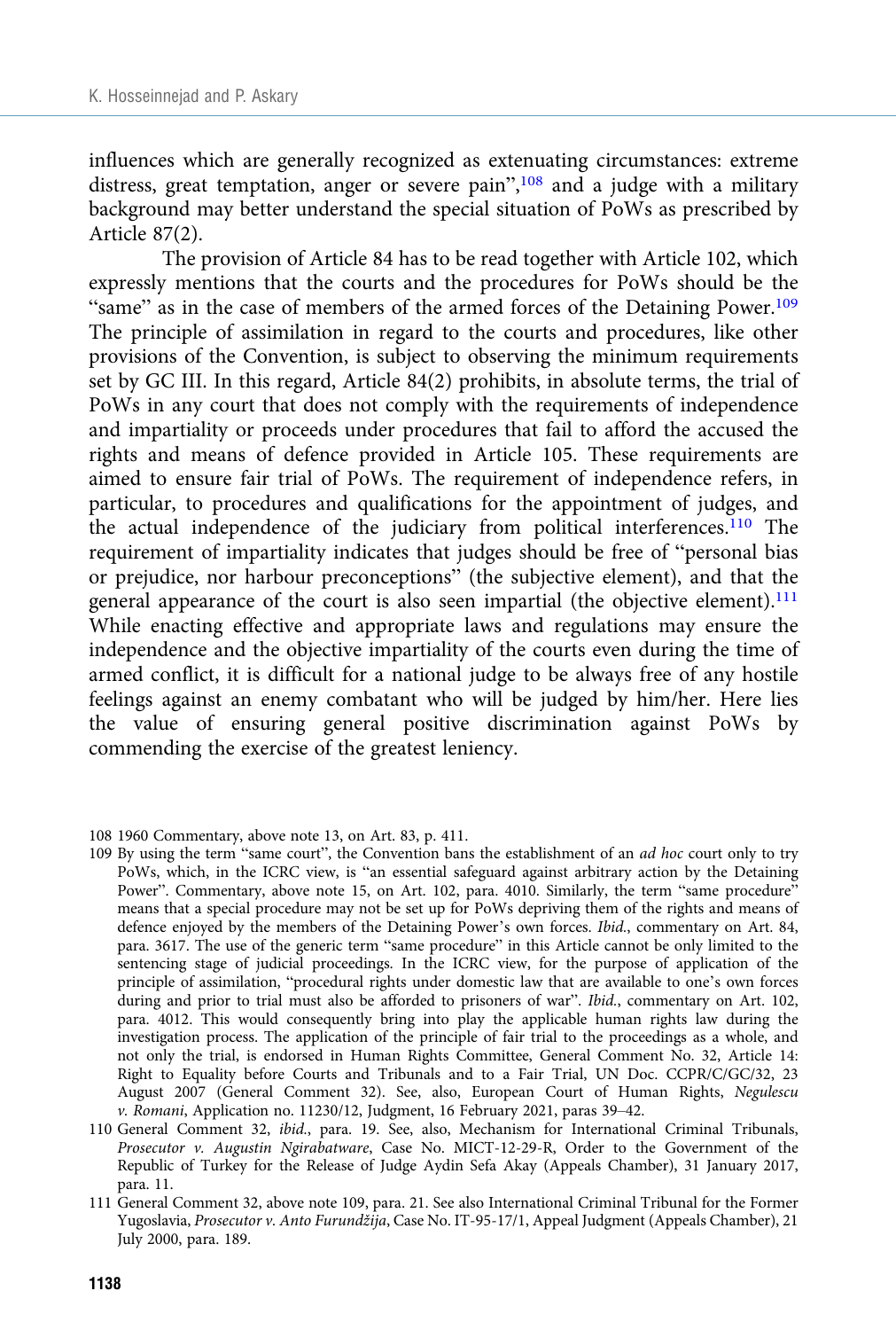Article 100(3) regarding the issuance of the death sentence against PoWs should also be read and understood on the basis of the above consideration. This Article provides that unless the court's attention has been drawn to the particular situation of a PoW, the death sentence should not be pronounced. It is said that this Article, reiterating the provision found in Article 87(2), provides extenuating circumstances for the reduction of the punishment.112 On this basis, it can be argued that the consideration of the particular situation of a PoW in issuing the death sentence can be also seen as a necessary element in ensuring the impartiality of the court.

In addition to the requirements of independence and impartiality, Article 84(2) also prohibits a trial process that takes place without respecting the rights and means necessary for an accused PoW to conduct a proper defence. These rights, as enumerated under Article 105, are the right to have an assistant, to have an advocate or counsel to defend, to call witnesses, to have the services of a competent interpreter, to be informed in due time about his/her rights, to be informed of the charges and other relevant documents, as well as supervision of the trial by the Protecting Power.<sup>113</sup>

Although Article 105 is silent about its application to the appeal process, it is logical to assume that such guarantees and means of defence should be available as well during the appeal proceedings otherwise the process will be devoid of real meaning.114 It is important to note that Article 106 provides that PoWs shall have the right of appeal or petition "in the same manner as the members of the armed forces of the Detaining Power".<sup>115</sup> The Commentary, however, submits that the right to appeal is a substantive right and a fundamental procedural guarantee of international law that must be available to PoWs,<sup>116</sup> at all times irrespective of the domestic laws applicable to the members of the armed forces of the Detaining Power.

Furthermore, while Article 106 is silent about the application for pardon, in line with the principle of assimilation and the exercise of leniency towards PoWs, the Commentary reflects and endorses the State practice of interpreting the term

<sup>112 1960</sup> Commentary, above note 13, on Art. 100, p. 474; and Commentary, above note 15, on Art. 100, para. 3990.

<sup>113</sup> This Article, however, is silent about the presence of the PoW at one's own trial. Yet, Article 99(3), in enumerating the general principles applicable to judicial procedure, commends that no PoW can be convicted "without having had an opportunity to present his defence…", which suggests that the presence of the accused in the trial is necessary. Commentary, above note 15, on Art. 99, para. 3977, and on Art. 105, para. 4101.

<sup>114</sup> Ibid., commentary on Art. 106, paras 4142 and 4149

<sup>115</sup> Not all the countries at the time of the adoption of GC III had foreseen the right of appeal for their armed forces; for example, see Canadian Law Concerning Trials of War Criminals by Military Courts, 31 August 1946, in United Nations War Crimes Commission, Law Reports of Trials of War Criminals, 1947–1949, London, 1948, Vol. IV, p. 130. Emphasis added.

<sup>116</sup> Commentary, above note 15, on Art. 106, para. 4152. GC III does not encompass any explicit right to appeal from disciplinary measures. Yet, Article 96(5) stipulates that a record of disciplinary punishments shall be maintained for the inspection by representatives of the Protecting Power. Reviewing how the camp commanders exercise their disciplinary powers is, therefore, an essential tool of oversight of the administration of PoW camps.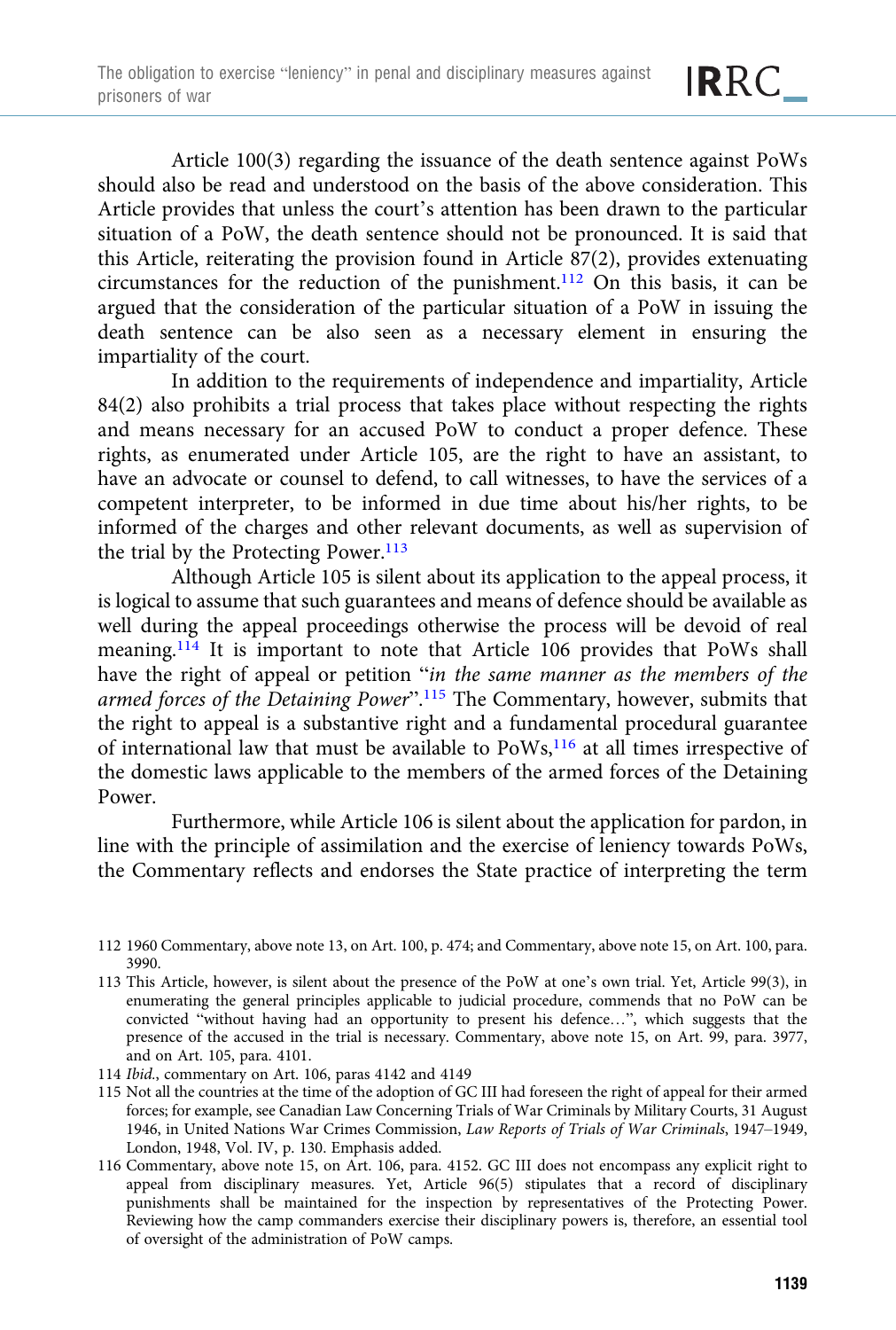"petition" in Article 106 as including application for various forms of clemency existing in the legal system of the Detaining Power.<sup>117</sup>

The provisions of Article 84 regarding essential requirements of impartiality and independence, as well as the rights and means of defence and other safeguards,<sup>118</sup> not only extend to trial but should also apply to pre-trial investigations.<sup>119</sup> Therefore, although Article 103 does not entail any specific requirement regarding investigation except that it should be conducted rapidly, the minimum standards of fair trial as well as general obligations under the Convention, such as the principle of legality as well as leniency considerations, should be taken into account. Moreover, the prohibition of any form of moral or physical coercion upon PoWs in order to induce confession, as reflected in Article 99(2), should also be respected during the investigations both in judicial and disciplinary procedures.<sup>120</sup>

GC III does not elaborate on how investigation in disciplinary procedures should be carried out. The ICRC commentaries consider such an investigation as "proper determination of facts".<sup>121</sup> According to Article 96(4) the accused PoW should be provided with the opportunity of not only "defending himself" but also "explaining his conduct". Assumably the latter goes beyond providing a legal defence; hence, it can be argued that the "proper determination of facts" may include the consideration of the special situation of the accused PoW that calls for a more lenient approach. This reading can be understood from Article 52(2) of the 1929 Convention which expressly calls for the exercise of leniency "in appraising facts in connexion with escape or attempted escape".<sup>122</sup>

# Exercising leniency in sentencing and executing disciplinary and penal measures

Article 87(2) justifies the implementation of leniency considerations in fixing penalties. This justification derives from the fact that a PoW is not bound to the Detaining Power by any duty of allegiance. Moreover, this Article emphasizes that a PoW is in the hands of the Detaining Power against his/her independent

<sup>117</sup> Ibid., commentary on Art. 106, para. 4158.

<sup>118</sup> Other safeguards are the conditions of validity set in Article 102 of GC III. See, also, Noam Lubell, Jelena Pejic and Claire Simmons, "Guidelines on Investigating Violations of International Humanitarian Law: Law, Policy, and Good Practice", Geneva Academy of International Humanitarian Law and Human Rights and ICRC, Geneva, September 2019, Guideline 11, paras 154–6.

<sup>119</sup> Commentary, above note 15, on Art. 103, para. 4027.

<sup>120</sup> According to the ICRC, the coercion in the context of Article 99(2) differs from the notion of torture since, among others, "the conduct constituting coercion does not necessarily need to cause pain or suffering to meet the required threshold of severity for it to constitute torture". Ibid., commentary on Art. 99, para. 3972.

<sup>121</sup> Ibid., commentary on Art. 96, para. 3898; 1960 Commentary, above note 13, on Art. 96, p. 458. GC III, Articles 95 and 96 provide the minimum standards of due process by limiting the instances of PoWs' confinement awaiting hearing, prescribing an immediate investigation, designating the competent authority and enumerating the means of defence available to the accused.

<sup>122</sup> GC III further enumerates certain rights of the accused during the disciplinary procedures such as the right to receive information regarding the alleged offence, and the opportunity to defend, including by calling witnesses, as well as having recourse to an interpreter. GC III, Art. 96(4) (emphasis added).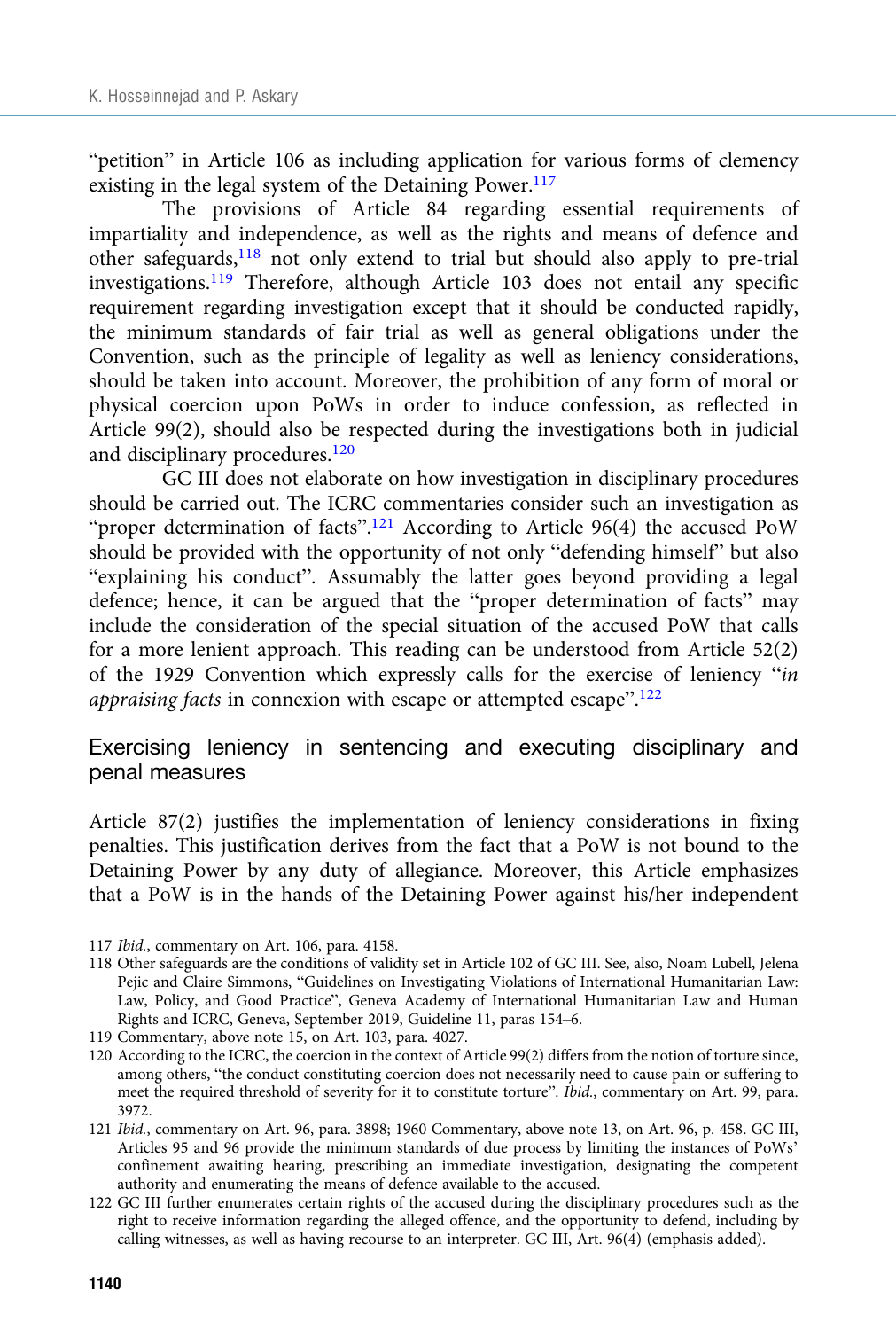will. As a result, the courts and competent authorities of the Detaining State are allowed to reduce the penalty for a particular violation or crime to less than the minimum punishment foreseen for members of their armed forces. Additionally, as discussed above, the Convention provides that the Detaining Power in implementing the principle of assimilation is not permitted to impose sanctions and penalties on PoWs in contrast with the provisions of the Convention including Article 13(1). In this section, the impact of leniency considerations in sentencing and executing penalties will be examined. Before doing so, it is important to recall that the domestic laws and regulations that differ from the provisions of GC III prevail whenever these regulations provide for greater protection.123

# General and specific provisions on penal and disciplinary sanctions

Article 87(3) lays down the most important general prohibitions in fixing and implementing the sanctions. This provision prohibits collective and corporal punishments, imprisonment in premises without daylight, and any form of torture or cruelty in relation to PoWs regardless of whether the punishment in question is penal or disciplinary. These prohibitions also apply regardless of the existence of such penalties in the domestic law of the Detaining Power.

The other important principle that applies to both penal and disciplinary punishments is the principle of non bis in idem or prohibition against double jeopardy for the same act or on the same charge pursuant to Article 86. As provided in Article 75(4)(h) of the 1977 Additional Protocol I as well as other international treaties, $124$  the principle of non bis in idem applies to conviction or a final acquittal. It also bans the imposition of further penalty on a PoW who had already served the term of his/her sentence.<sup>125</sup> The principle of non bis in idem arguably is limited to multiple prosecutions by the "same Party" under "the same law and judicial procedure" of the same sovereign State, which seems to exclude any inter-State effect of that principle. But this may lead to numerous practical problems in the case of PoWs who may be subject to transfer to another belligerent or a neutral State.<sup>126</sup> Therefore, in the case of transfer, there is a high possibility that a convicted or acquitted PoW faces a new sentence for the same

124 Protocol Additional (I) to the Geneva Conventions of 12 August 1949, and Relating to the Protection of Victims of International Armed Conflicts, 1125 UNTS 3, 8 June 1977 (entered into force 7 December 1978). For other treaties see, for example, International Covenant on Civil and Political Rights, 16 December 1966, United Nations, Treaty Series, Vol. 999, p. 171 (entered into force 23 March 1976), Art. 14(7); Protocol 7 to the European Convention for the Protection of Human Rights and Fundamental Freedoms, 22 November 1984, ETS 117 (entered into force 1 November 1988), Art. 4; Rome Statute of the International Criminal Court (last amended 2010), 17 July 1998 (entered into force 1 July 2002), Art. 20.

125 GC III, Art. 88(4). This provision which bans any form of discriminatory treatment with PoWs who have completed their sentences is rooted in Article 16 of GC III. Such a reading, in accordance with the Commentary, "accords with both the law and principles of equity". Commentary, above note 15, on Art. 88, para. 3734.

126 GC III, Art. 12(2).

<sup>123</sup> Commentary, above note 15, on Art. 82, para. 3577. See also the "Applicable legal regime" section.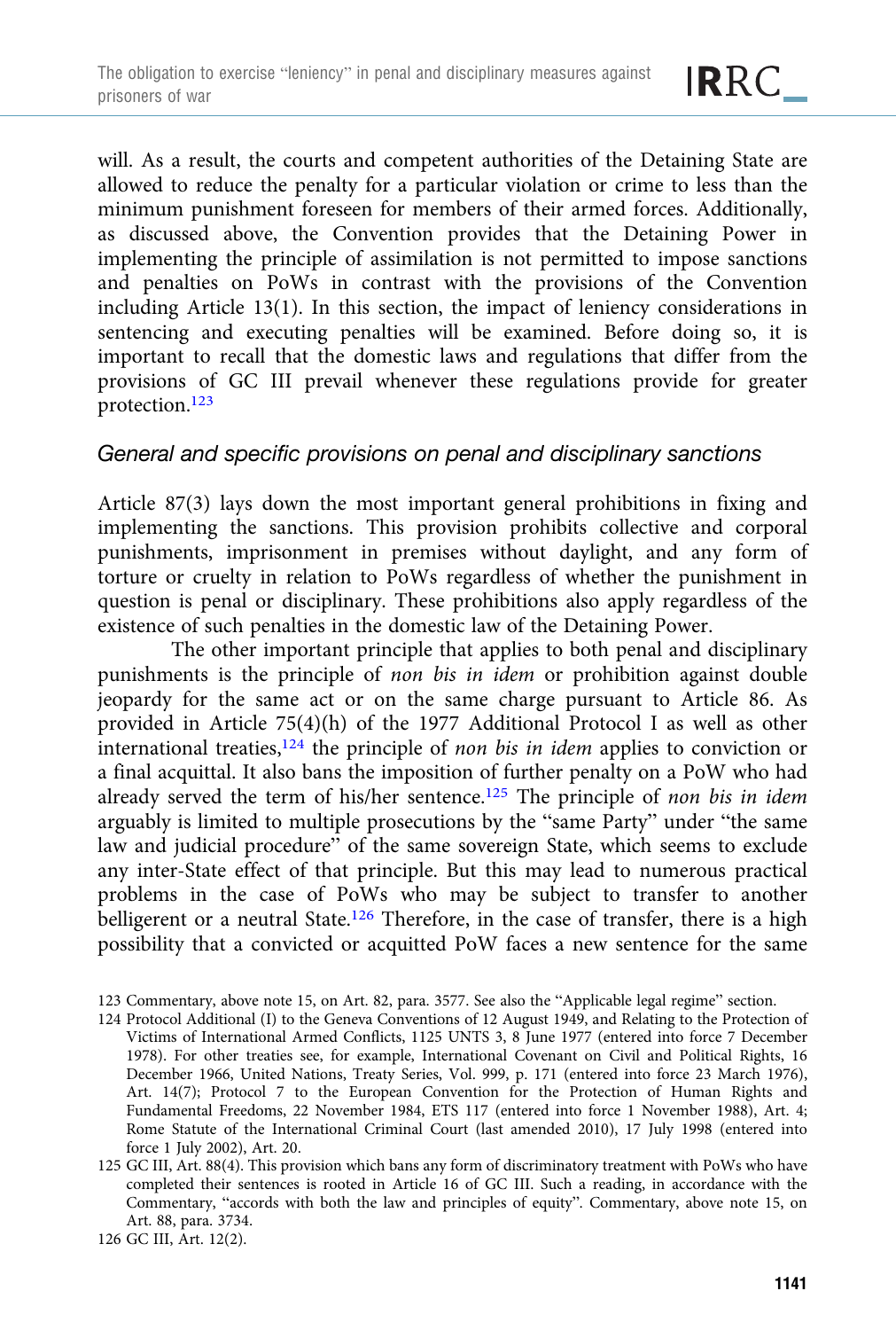act. Following this consideration, "it has been argued that the non bis in idem rule should, in principle, apply to attempts by courts of different States to prosecute the same person for the same act, no less than it applies to such attempts by the courts of a single State".<sup>127</sup> This argument, which in principle requires a State not to exercise its sovereign (judicial) power, is only justified by exercising the greatest leniency towards PoWs. In other words, it is only based on the leniency considerations that States can be requested not to exercise their sovereign power and adhere to non bis in idem in inter-State relations.

Specific provisions of GC III on penal and disciplinary sanctions in some cases, on the basis of leniency considerations, require the Detaining Power to punish a violation only through disciplinary measures.128 This, in particular, includes those acts committed by PoWs that are not punishable if committed by a member of the armed forces of the Detaining Power, $129$  or acts such as unsuccessful escape,<sup>130</sup> facilitating an escape,<sup>131</sup> aiding or abetting an escape,<sup>132</sup> and an attempt to escape.133 These offences, as well as other disciplinary offences, are only punishable by the list of sanctions mentioned in Article 89. This Article provides an exhaustive list of possible disciplinary punishments. The ICRC Commentary describes this Article as an "important innovation [of] a limitative enumeration of the various forms of disciplinary punishments applicable to prisoners".<sup>134</sup> This is because prior to 1949 and even today<sup>135</sup> there exists a divergence in the systems of disciplinary sanctions imposable to armed forces of different States. This uncertainty on the concept and domain of disciplinary

- 127 Commentary, above note 15, on Art. 86, para. 3659. See, also, Christine Van den Wyngaert and Guy Stessens, "The International Non Bis In Idem Principle: Resolving Some of the Unanswered Questions", International and Comparative Law Quarterly, Vol. 48, No. 4, 1999.
- 128 According to Article 96(2), disciplinary punishments may be imposed by superior military authorities, the camp commander, a responsible officer according to the established rules, an officer to whom the camp commander has delegated such a power, or on some occasions, by courts.

130 GC III, Art. 92(1). In the case of successful escape when the person is recaptured, pursuant to Article 91(2), he/she should benefit from the privilege of impunity and shall not be liable to any punishment in respect of the previous escape. In this respect, the Commentary argues that "it seems reasonable to consider that the privilege of immunity also applies to [connected] offences which would otherwise occasion disciplinary sanctions". Commentary, above note 15, on Art. 93, para. 3865. See, for example, Magistrate's Court of the County of Renfrew, Ontario, Canada Rex v. Krebs, Case No. 780 CAN. C.C. 279, 1943, concerning a German PoW interned in Canada, who during his escape, broke into a cabin to get food, articles of civilian clothing, and a weapon. The court held that, since these acts were done in an attempt to facilitate his escape, therefore, he committed no crime.

- 132 "Aiding and abetting" is not defined in the Geneva Conventions or any other international treaty. Nonetheless, the leniency considerations require the Detaining Power to interpret the term in a narrow way. Commentary, above note 15, on Art. 93, para. 3870.
- 133 GC III, Art. 93(3). The Commentary also argues that in the case of aiding and abetting of an escape and connected crimes, if "the prisoners who aided or abetted did not know, or could not foresee, that the escapee would commit such offences […] they should be subject to disciplinary punishment only for aiding or abetting the escape or escape attempt". Commentary, above note 15, on Art. 93, para. 3871.

135 Peter Rowe, "Penal or Disciplinary Proceedings Brought against a Prisoner of War", in Andrew Clapham, Paola Gaeta and Marco Sassòli (eds), The 1949 Geneva Conventions: A Commentary, Oxford University Press, Oxford, 2015, p. 1026.

<sup>129</sup> GC III, Art. 82(2).

<sup>131</sup> GC III, Art. 93(2).

<sup>134</sup> Commentary, ibid. on Art. 89, para. 3740.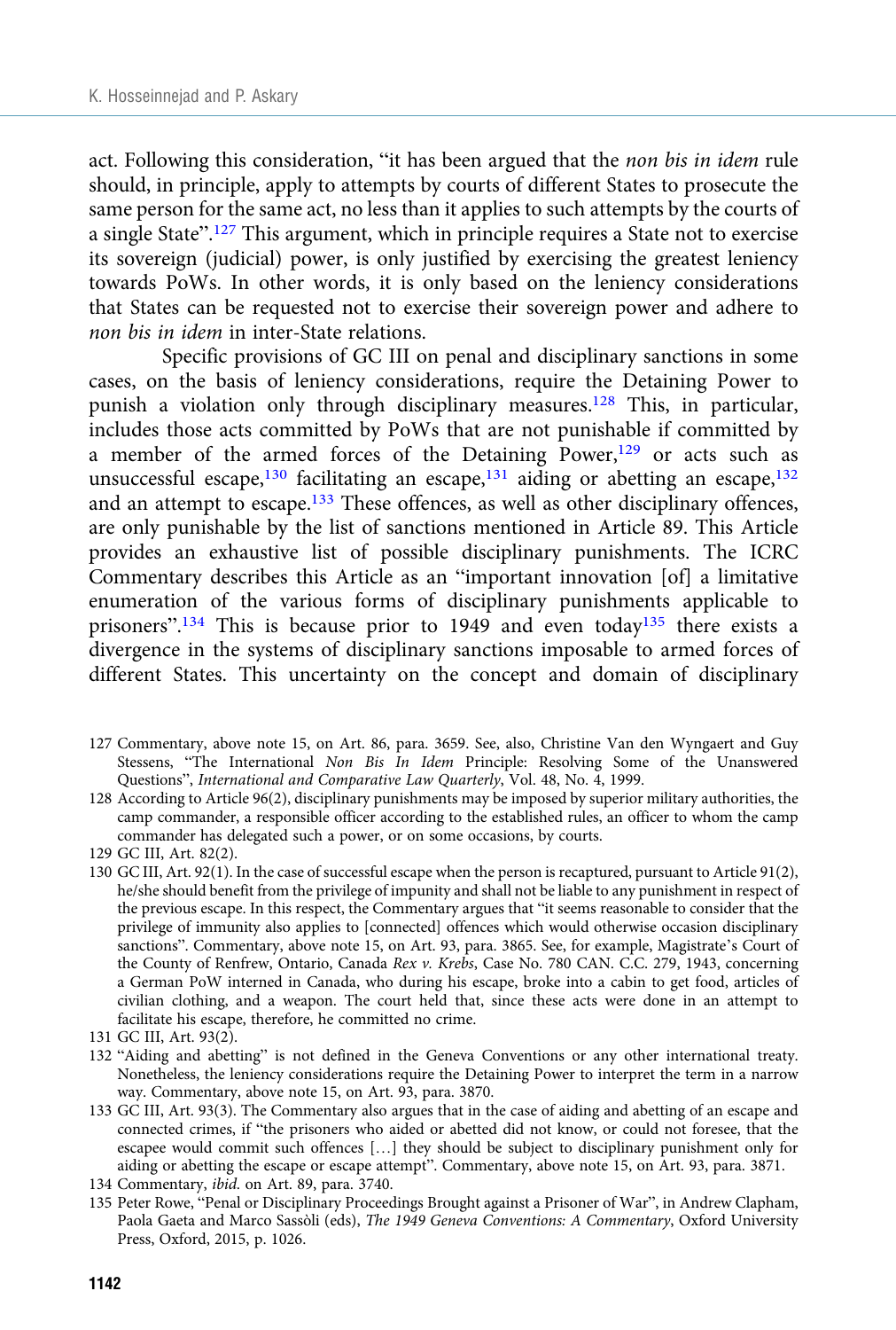sanctions, as described by the 1960 Commentary, could present many disadvantages and "is likely to result in different treatment for the same offence, in a world where conceptions were and still are divergent".<sup>136</sup> The possible disciplinary punishments are fine, discontinuance of privileges granted over and above the treatment provided for by GC III, fatigue duties and confinement. No other form of disciplinary punishment is permissible.

Article 90(1) limits the duration of any single disciplinary punishment to a maximum of thirty days which may not be exceeded, even if the PoW is accountable for several disciplinary offences at the time when he is awarded punishment, whether such acts are related or not.<sup>137</sup> Yet, Article 89 does not prohibit cumulating the listed sanctions for a single offence.<sup>138</sup> In any case, in accordance with Article 87(1), the Detaining Authority "would need to ensure that the chosen punishment corresponds in its severity to the punishment provided for in respect of members of its armed forces who have committed the same acts".<sup>139</sup> Moreover, in accordance with Article 87(2), the Detaining Power shall exercise leniency to reduce the disciplinary measure to less than the penalties prescribed.

In GC III, the term "confinement" refers both to a type of permissible disciplinary sanction and a pre-hearing period of deprivation of liberty.<sup>140</sup> In principle, pre-hearing confinement either before disciplinary proceedings or criminal trial is not allowed,141 unless a member of the armed forces of the Detaining Power would be so kept if he were accused of a similar offence.<sup>142</sup> The other exception is when the confinement is essential in the interests of camp order and discipline,<sup>143</sup> or when, in the case of judicial proceedings, the interests of the essential national security of the Detaining Power so requires.<sup>144</sup> In regard to the latter exception, the Commentary stipulates that in interpreting the exception in Article 95(1), confinement awaiting disciplinary hearing is limited only to "absolutely necessary" or "extremely important" cases.145 Likewise, in the cases of pre-trial confinement pursuant to Article  $103(1)$ , bearing in mind that "the relevant national security standard would require an additional threat beyond that person's status as a member of the enemy armed forces",<sup>146</sup> the Commentary states that the term "essential" should be interpreted in a very limited nature to only cover "reasons that are 'absolutely necessary' or

- 136 1960 Commentary, above note 13, on Art. 89, p. 435.
- 137 GC III, Art. 90(2).
- 138 Commentary, above note 15, on Art. 89, para. 3744.
- 139 Ibid., para. 3743.
- 140 Internment of PoWs under Article 21 of GC III is different from confinement. "Internment has a preventive, not a punitive, purpose, contrary to the detention of prisoners of war for disciplinary or penal reasons." Ibid., commentary on Art. 21, para. 1919. See, also, Anne Quintin, "The Authority to Intern Prisoners of War in International Armed Conflict", in A. Quintin, The Nature of International Humanitarian Law, A Permissive or Restrictive Regime?, Elgar, Cheltenham, 2020.
- 141 GC III, Arts 95(1) and 103(1).
- 142 Ibid.
- 143 GC III, Art. 95(1).
- 144 GC III, Art. 103(1).
- 145 Commentary, above note 15, on Art. 95, para. 3889.
- 146 Ibid., commentary on Art. 103, para. 4033.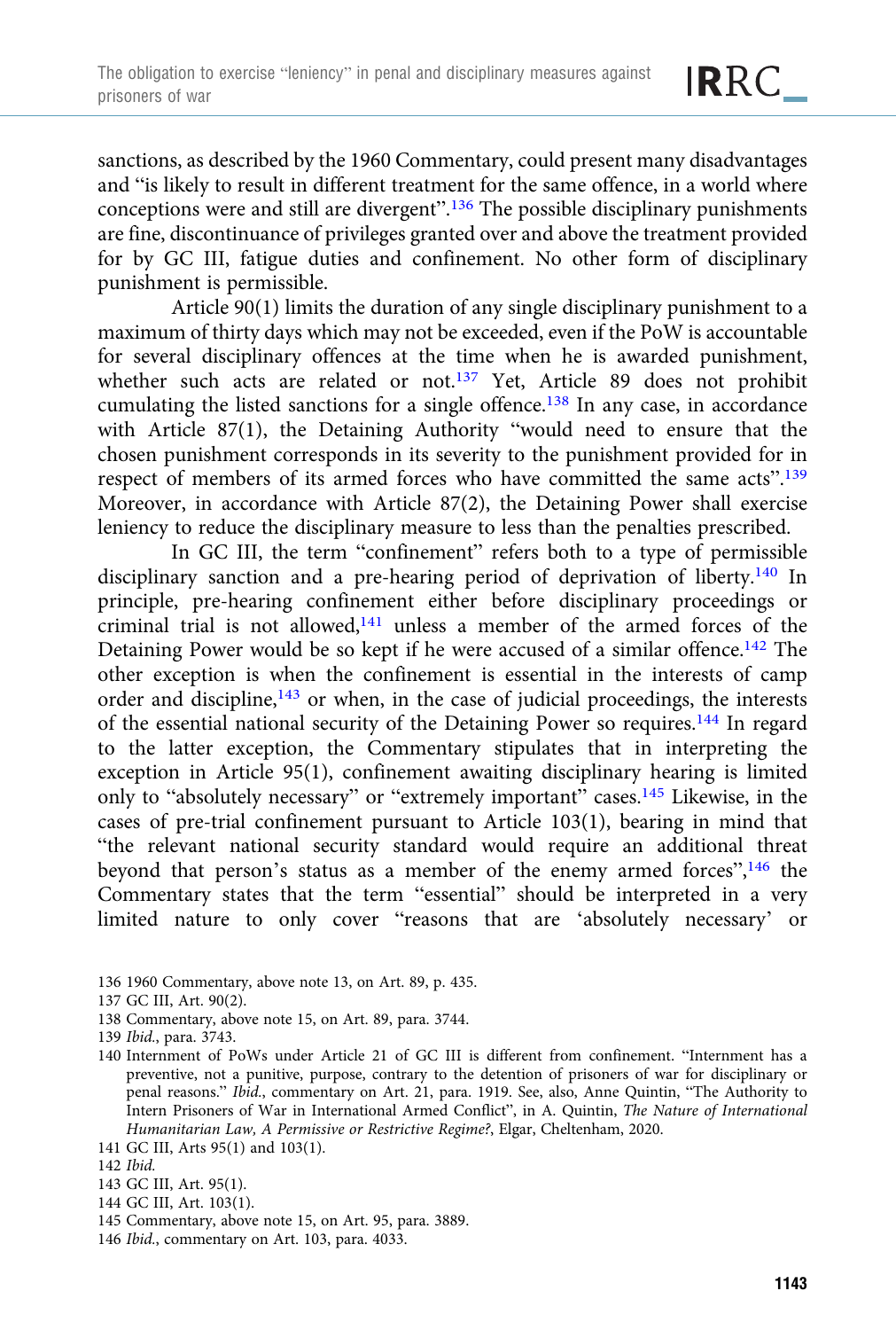'fundamental' to the national security interests in question".<sup>147</sup> The Commentary obliges the Detaining Power to consider alternatives and lesser measures than confinement capable of neutralizing the relevant threat.<sup>148</sup> Although the Commentary, following the silence of GC III, does not discuss any threshold of necessity for pre-hearing confinement carried out in accordance with the principle of assimilation (the first exception), observation of leniency considerations may justify adhering to the same criterion of necessity for the case of such pre-hearing confinement. This is because PoWs are already under the control of the Detaining Power and therefore the risk of escape is not high. Hence, it can be suggested that, based on leniency considerations, there should be other reasons than the mere permission of confinement under national laws to justify such confinement.

Capital punishment remains as one of the penal sanctions which may be imposed on PoWs, while in accordance with Article 100(3), the leniency considerations, as previously discussed, $149$  may to some extent prevent the courts of the Detaining Power from pronouncing the death sentence.150 In any case, pursuant to Article 101, the death sentence shall not be executed before the expiration of a period of at least six months from the date when the Protecting Power receives the detailed communication provided for in Article 107. The Commentary calls this provision a "strict condition for the execution of a death sentence"<sup>151</sup> and states that non-compliance will amount to a grave breach of the Convention,152 even in the case of the absence of a Protecting Power or a substitute.153

#### Protection of women and children PoWs

Due to the involvement of women in armed conflicts, $154$  GC III also contains provisions that provide specific protection for women PoWs, in general, as well

147 Ibid.

- 148 Ibid.
- 149 See the "Exercising leniency during the proceedings" section.
- 150 From eighty-nine States that have ratified the Second Optional Protocol to the International Covenant on Civil and Political Rights, aiming at the abolition of the death penalty, only Azerbaijan, Brazil, Chile, El Salvador and Greece have formulated reservations in accordance with Article 2 for the application of the death penalty in time of war pursuant to a conviction for a most serious crime of a military nature committed during wartime. To see the content of their reservations, see United Nations Treaty Collections, Depository, Chapter IV, 12, available at: [https://treaties.un.org/pages/ViewDetails.aspx?src=](https://treaties.un.org/pages/ViewDetails.aspx?src=TREATY&mtdsg_no=IV-12&chapter=4) [TREATY&mtdsg\\_no=IV-12&chapter=4](https://treaties.un.org/pages/ViewDetails.aspx?src=TREATY&mtdsg_no=IV-12&chapter=4) (status at January 2022).
- 151 Commentary, above note 15, on Art. 101, para. 4000.

<sup>152</sup> Ibid., para. 4002.

<sup>153</sup> Ibid., para. 4001. The Commentary highlights that in such a case the ICRC acts in the interests of PoWs facing the death penalty. Ibid. For further discussion on the discharge of the humanitarian duties of the Protecting Power by the ICRC, see Hans-Peter Gasser, "Respect for Fundamental Judicial Guarantees in Time of Armed Conflict: The Part Played by ICRC Delegates", International Review of the Red Cross, Vol. 32, No. 287, 1992, pp. 131–2. See, also, Howard S. Levie, "Prisoners of War and the Protecting Power", American Journal of International Law, Vol. 55, No. 2, 1961.

<sup>154</sup> See William Paul Skelton and Nadine Khouzam Skelton, "Women as Prisoners of War", Military Medicine, Vol. 160, No. 11, 1995; Noelle Quenivet, "Special Rules on Women", in A. Clapham, P. Gaeta and M. Sassoli (eds), above note 135.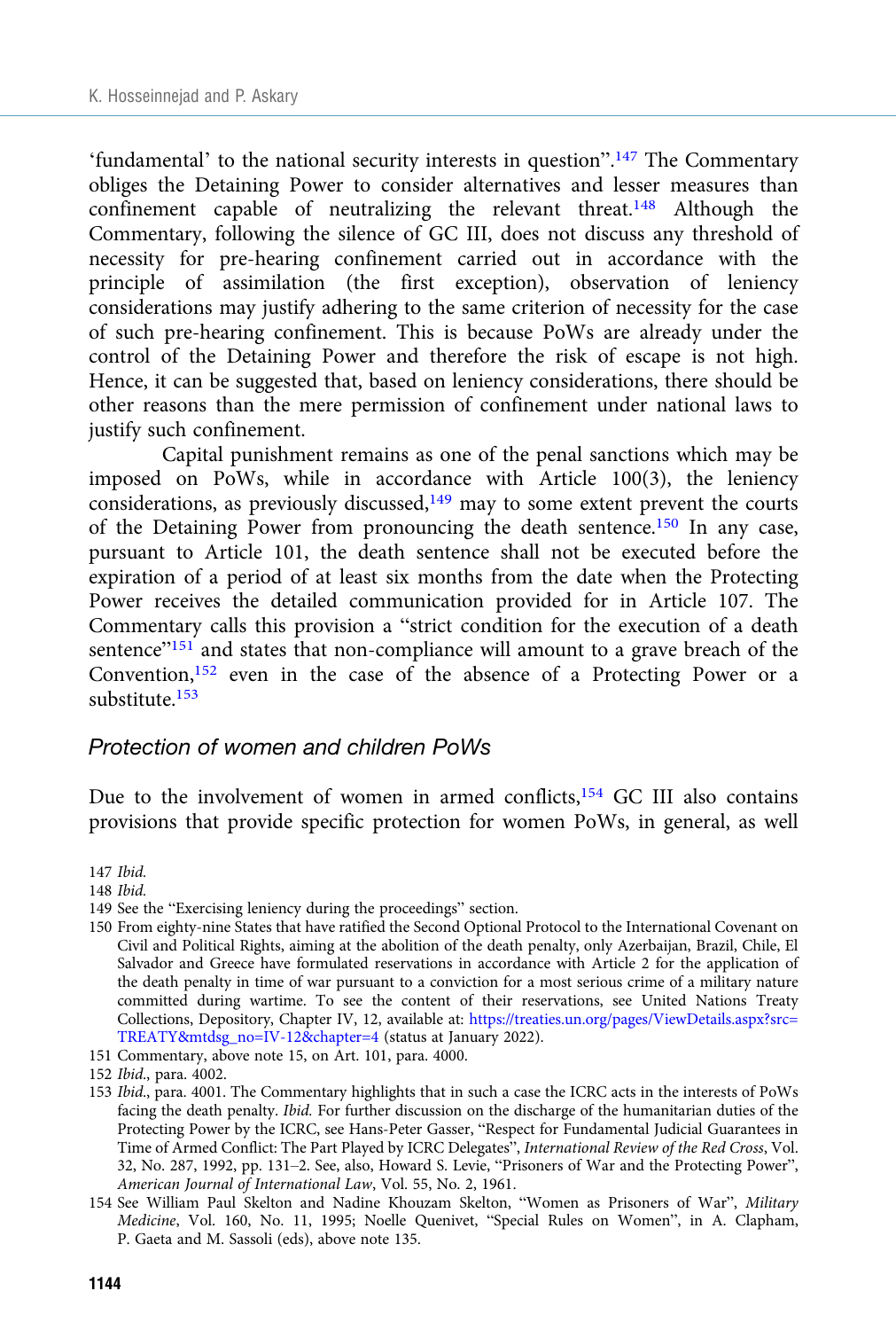as those who are under sanction, in particular.<sup>155</sup> In addition to these specific protections, it is obvious that the general obligations of the Detaining Power in regard to the sanction regime of PoWs including the exercise of the greatest leniency will be applied to women PoWs as well.

Conversely, the Chapter on penal and disciplinary sanctions does not address directly the specific protection of children. The Commentary with reference to Articles 75(5) and 77(4) of the Additional Protocol I perceives that "infants or very young children generally must be accommodated with their parents".<sup>156</sup> It further requires that if a PoW is under 18 years old, he/she must be separated from adults, except where families are accommodated as a unit.<sup>157</sup> The Commentary also refers to the 1989 Convention on the Rights of the Child,158 and stipulates that the best interest of the child must be considered in all cases.159 The ICRC holds the view that based on international law "children are entitled to special respect and protection, including in the matter of disciplinary or judicial proceedings".<sup>160</sup> In particular, the juvenile justice system should govern any sentencing process against a child PoW. Furthermore, in the case of child soldiers recruited by one of the belligerents, in conformity with Article 87(2) and the obligation to exercise the greatest leniency, the fact that the child is actually a victim of the violation of international law and his/her participation in armed conflicts is in essence against his/her free will, has also to be considered.<sup>161</sup>

- 155 For example, Article 88(2) stipulates that a woman PoW shall not be awarded or sentenced to a punishment more severe, or treated whilst undergoing punishment more severely, than the female members of the armed forces of the Detaining Power dealt with for a similar offence. In any case, the punishment of women PoWs cannot be more severe than male members of the armed forces of the Detaining Power for a similar offence. GC III, Art. 88(3). Article 97(4) requires that women PoWs undergoing disciplinary punishment shall be confined in separate quarters from men and shall be under the immediate supervision of women. Similarly, Article 108(2) stipulates the same in the case of criminal conviction. The Convention does not consist of any provision to protect lesbian, gay, bisexual and transgender (LGBT) PoWs. However, the Commentary, in an implicit way, requires that "the requirement of separate quarters may also extend to other categories of persons with distinct needs or facing particular risks where not doing so would violate the obligation of humane treatment". Commentary, above note 15, on Art. 108, para. 4215. For further analysis on the subject, see Jason A. Brown and Valerie Jenness, "LGBT People in Prison: Management Strategies, Human Rights Violations, and Political Mobilization", in Oxford Research Encyclopedia of Criminology and Criminal Justice, Oxford University Press, Oxford, 2020, available at: [https://oxfordre.com/criminology/view/10.](https://oxfordre.com/criminology/view/10.1093/acrefore/9780190264079.001.0001/acrefore-9780190264079-e-647?rskey=GhpWvQ&result=18) [1093/acrefore/9780190264079.001.0001/acrefore-9780190264079-e-647?rskey=GhpWvQ&result=18](https://oxfordre.com/criminology/view/10.1093/acrefore/9780190264079.001.0001/acrefore-9780190264079-e-647?rskey=GhpWvQ&result=18).
- 156 Commentary, above note 15, on Art. 108, para. 4214. Article 76(3) of Additional Protocol I provides that "[t]o the maximum extent feasible, the Parties to the conflict shall endeavour to avoid the pronouncement of the death penalty on pregnant women or mothers having dependent infants, for an offence related to the armed conflict. The death penalty for such offences shall not be executed on such women." In the same vein Article 6(5) of the International Covenant on Civil and Political Rights provides that "sentence of death shall not be imposed for crimes committed by persons below eighteen years of age and shall not be carried out on pregnant women".
- 157 Commentary, ibid.
- 158 Convention on the Rights of the Child, UN Doc. E/CN.4/RES/1990/74, 7 March 1990 (entered into force 2 September 1990).
- 159 Commentary, above note 15, on Art. 108, para. 4214.
- 160 Ibid., para. 4200.
- 161 Ibid. Notably, Trial Chamber IX of the International Criminal Court, in the Dominic Ongwen Case, took into account Ongwen's personal history for issuing his sentence including the fact that "he himself had in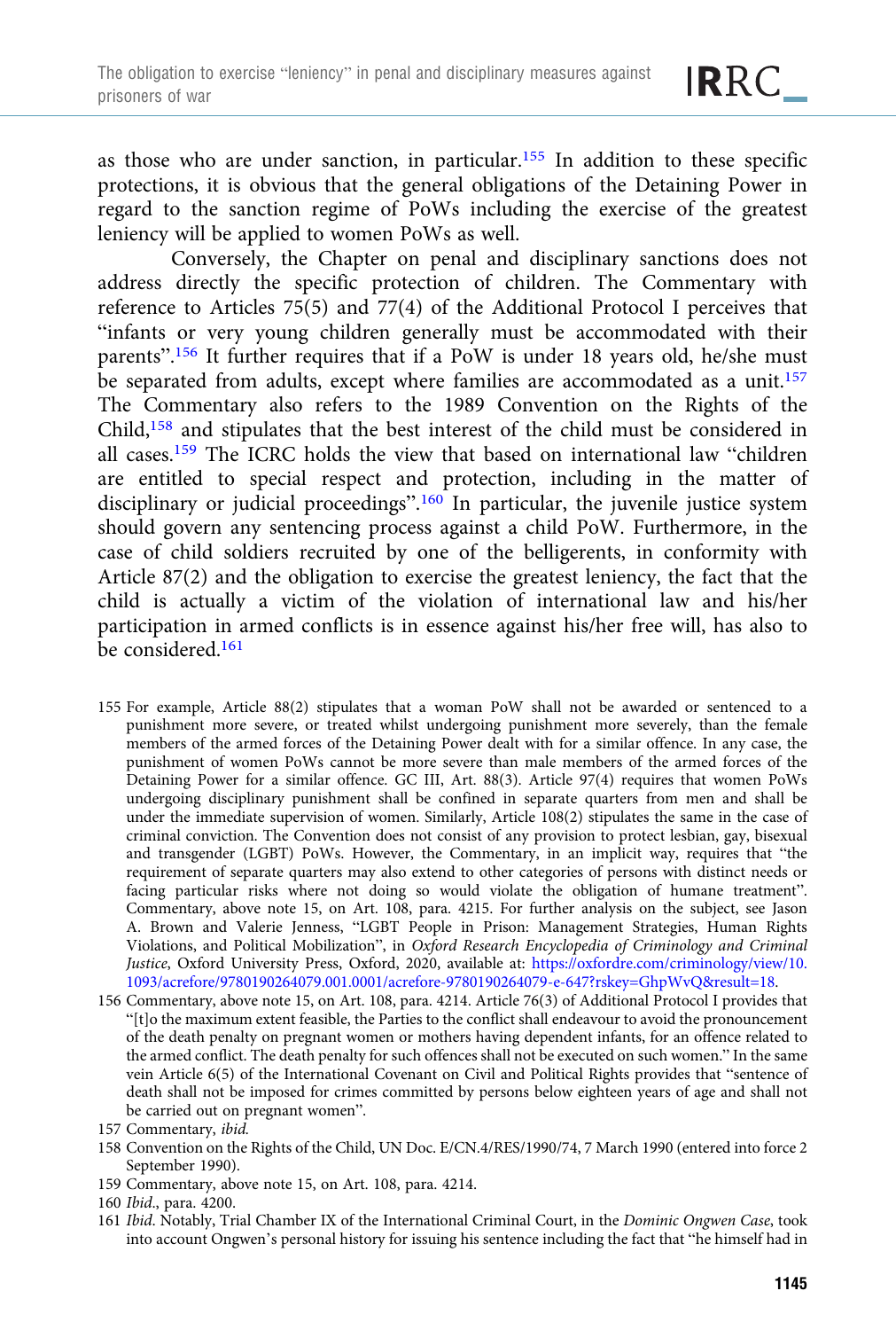These considerations may also advise the judge to exercise a lenient approach when the accused PoW perpetrated the crimes prior to capture during his/her childhood. For example, in the subsequent Nuremburg trials, the death sentences announced against German PoWs involving the shooting of surrendered prisoners at the Battle of the Bulge, known as Army cases, were commuted to life or to a period of years during the review process as most of these cases "involved privates or junior officers who had joined the army in their teens or early manhood and from youth had never known a life free from Nazi ideology". 162

#### Repatriation of accused or convicted PoWs

Another reflection of the general obligation to exercise the greatest leniency in the execution of sanctions exists in the Chapter on the termination of captivity. Article 115(1) in line with leniency considerations indicates that not undergoing or noncompletion of a disciplinary punishment does not deprive eligible wounded or sick PoWs from repatriation or from accommodation in a neutral country. The ICRC states that the purpose of this provision "is to alleviate the potentially negative effects of long-term internment on the mental, and sometimes physical, health of prisoners of war".<sup>163</sup> Accordingly, it appears that the same considerations may justify exercising the greatest leniency with respect to those PoWs who are not wounded or sick but are subjected to disciplinary punishment while awaiting repatriation or internment in a neutral country pursuant to an agreement based on the second sentence of Article 109(2).

Article 115(2) contains the same regulation concerning eligible PoWs detained in connection with a criminal prosecution or conviction, with the difference that for their repatriation or accommodation in a neutral country the consent of the Detaining Power is required. Pursuant to this provision, the Detaining Power is allowed to keep the sick or wounded PoWs in its hands for the duration of the judicial proceedings or until they have served their penal sentences. However, it seems acceptable to argue that for a PoW who is detained in relation to the prosecution of a minor offence or, using the analogy with the disciplinary confinement, is convicted for less than one month's imprisonment,

the past been a victim of the same crime, having been abducted as a child and integrated as a fighter", International Criminal Court, The Prosecutor v. Dominic Ongwen, Case No. ICC-02/04-01/15, Sentence (Trial Chamber IX), 6 May 2021, paras 370 and 373. For a comprehensive discussion on the protection of children in armed conflict, see Shaheed Fatima, Protecting Children in Armed Conflict, Hart Publishing, Oxford, 2018.

<sup>162</sup> Henry L. Shattuck, "The Interim Mixed Parole and Clemency Board", Proceedings of the Massachusetts Historical Society, Third Series, Vol. 76, 1964, p. 77. Other factors considered, in the words of General Thomas T. Handy, were: "First, the offenses are associated with a confused, fluid and desperate combat action, a least attempt to turn the tide of Allied successes and to reestablish a more favorable tactical position for the German Army. The crimes are definitely distinguishable from the more deliberate killings in concentration camps. Moreover, these prisoners were of comparatively lower rank and … they were neither shown to be the ones who initiated, nor, as far as we know, advocated the idea of creating a wave of frightfulness …" Ibid.

<sup>163</sup> Commentary, above note 15, on Art. 115, para. 4397.